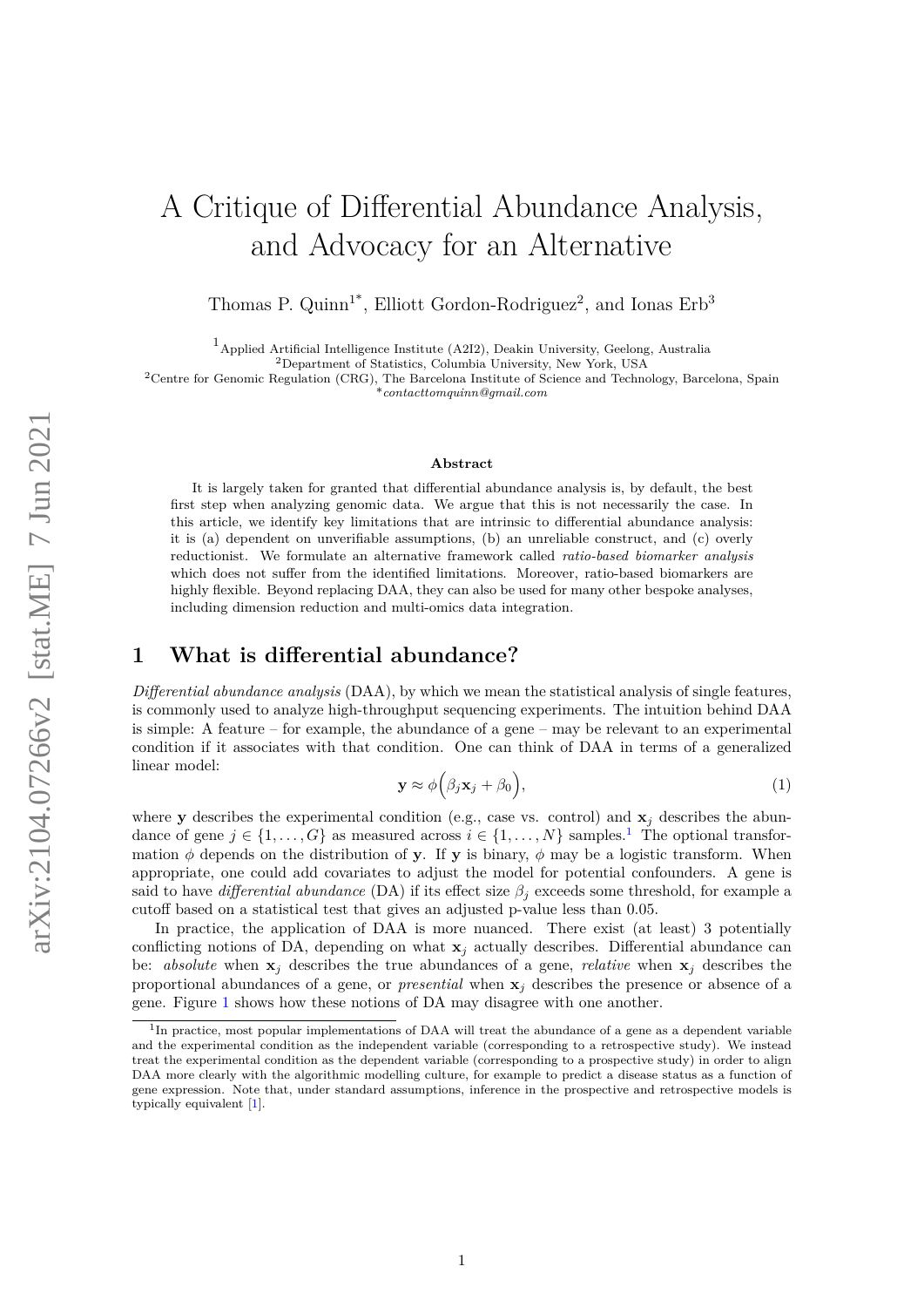| Data Type    | Group 1                                 |                                                            |                                                        | Group 2                                |                                         |                                  | Interpretation                  |  |
|--------------|-----------------------------------------|------------------------------------------------------------|--------------------------------------------------------|----------------------------------------|-----------------------------------------|----------------------------------|---------------------------------|--|
| Absolute     | a<br>0<br>5<br>14<br>13                 | b<br>$\mathbf 0$<br>$\overline{2}$<br>$\Omega$<br>$\Omega$ | с<br>53<br>28<br>47<br>33                              | a<br>15<br>27<br>14<br>$\Omega$        | ь<br>$\Omega$<br>$\Omega$<br>7<br>5     | с<br>93<br>107<br>65<br>88       | Group 2 has<br>more Gene a      |  |
| Proportional | a<br>$\circ$<br>.14<br>.23<br>.28       | ь<br>$\Omega$<br>.06<br>$\Omega$<br>0                      | C<br>1<br>.80<br>. 77<br>.72                           | a<br>.14<br>.20<br>.16<br>O            | ь<br>$\Omega$<br>$\Omega$<br>.08<br>.05 | C<br>.86<br>.80<br>.76<br>.95    | Group 1 has<br>more Gene a      |  |
| Presential   | a<br>$\Omega$<br>1<br>$\mathbf{1}$<br>1 | ь<br>$\Omega$<br>1<br>$\Omega$<br>$\Omega$                 | c<br>$\mathbf{1}$<br>$\mathbf{1}$<br>$\mathbf{1}$<br>1 | a<br>1<br>$\mathbf{1}$<br>$\mathbf{1}$ | b<br>$\Omega$<br>$\Omega$<br>1<br>1     | C<br>1<br>1<br>$\mathbf{1}$<br>1 | <b>Both Groups</b><br>have same |  |

<span id="page-1-0"></span>Figure 1: There are (at least) 3 different notions of differential abundance, depending on what the underlying data represent. These notions may not agree with one another. For example, a gene that is absolutely over-abundant in one group may appear otherwise when viewed in proportional or presential terms. Complicating matters further, sequencing biases typically make absolute abundances unavailable.

Many methods for DAA have been proposed, e.g,  $[2, 3, 4, 5, 6, 7, 8]$  $[2, 3, 4, 5, 6, 7, 8]$  $[2, 3, 4, 5, 6, 7, 8]$  $[2, 3, 4, 5, 6, 7, 8]$  $[2, 3, 4, 5, 6, 7, 8]$  $[2, 3, 4, 5, 6, 7, 8]$  $[2, 3, 4, 5, 6, 7, 8]$  $[2, 3, 4, 5, 6, 7, 8]$  $[2, 3, 4, 5, 6, 7, 8]$  $[2, 3, 4, 5, 6, 7, 8]$  $[2, 3, 4, 5, 6, 7, 8]$  $[2, 3, 4, 5, 6, 7, 8]$  $[2, 3, 4, 5, 6, 7, 8]$ , (and keep being proposed, e.g., [\[9,](#page-11-6) [10\]](#page-11-7)) and several attempts have been made to systematically benchmark them against one another [\[11,](#page-11-8) [12,](#page-11-9) [13,](#page-11-10) [14,](#page-11-11) [15,](#page-11-12) [16,](#page-11-13) [17\]](#page-11-14). However, DAA has received little scrutiny at the highest level of consideration. It is largely taken for granted that DAA is, by default, the best first step when analyzing genomic data. We argue that this is not necessarily the case. This article has 3 aims: (1) To summarize three popular approaches to DAA; (2) To highlight some limitations intrinsic to these approaches; and (3) to formulate an alternative framework called *ratio-based biomarker analysis* that overcomes the limitations of DAA.

## **2 Three Approaches to Differential Abundance**

There is a general consensus among bioinformaticians that DAA requires something more than a linear model: the abundances must first get *pre-processed* to adjust for systematic biases. The pre-processing step is often called a *normalization*. However, there are diverging opinions about how the data ought to be pre-processed [\[18\]](#page-12-0) and what pre-processing steps ought to meet the definition of normalization [\[19\]](#page-12-1).

To understand normalization, we first need to understand the biases found in high-throughput sequencing data. Dillies et al. [\[12\]](#page-11-9) describe two kinds of biases: *intra-sample biases* which result in mis-measurement for individual genes, for example due to its length or GC content, and *intersample biases* which result in mis-measurement for individual samples. Put symbolically, the *observed abundance*  $x_{ij}$  for sample *i* and gene *j* is produced as a function of the *true abundance*  $x_{ij}^*$ , the gene-specific mis-measurement bias  $\theta_j$ , the sample-specific mis-measurement bias  $C_i$ , and some experimental noise  $\epsilon_{ij}$ :

$$
x_{ij} = f\left(x_{ij}^*, \theta_j, C_i, \epsilon_{ij}\right). \tag{2}
$$

The bias  $\theta_i$  is often safely ignored in DAA because it is assumed to have the same effect across all samples (though it can have a major impact on gross summary statistics like alpha diversity [\[20\]](#page-12-2)). The bias *C<sup>i</sup>* , called the *sequencing depth*, poses a greater problem for DAA. It causes each sample vector  $\mathbf{x}_i$  to have an unreliable total, meaning that the observed abundances are not the true abundances. Although technological advances (e.g., unique molecular identifiers used in single cell sequencing) can mitigate the impact of sequencing biases, their presence has a major effect on DAA: because the observed abundances are not the true abundances, absolute DA cannot be readily calculated. Thus, sequencing biases necessitate normalization.

How do bioinformaticians account for differences in sequencing depth? In our opinion, there are, generally speaking, 3 Schools of Thought: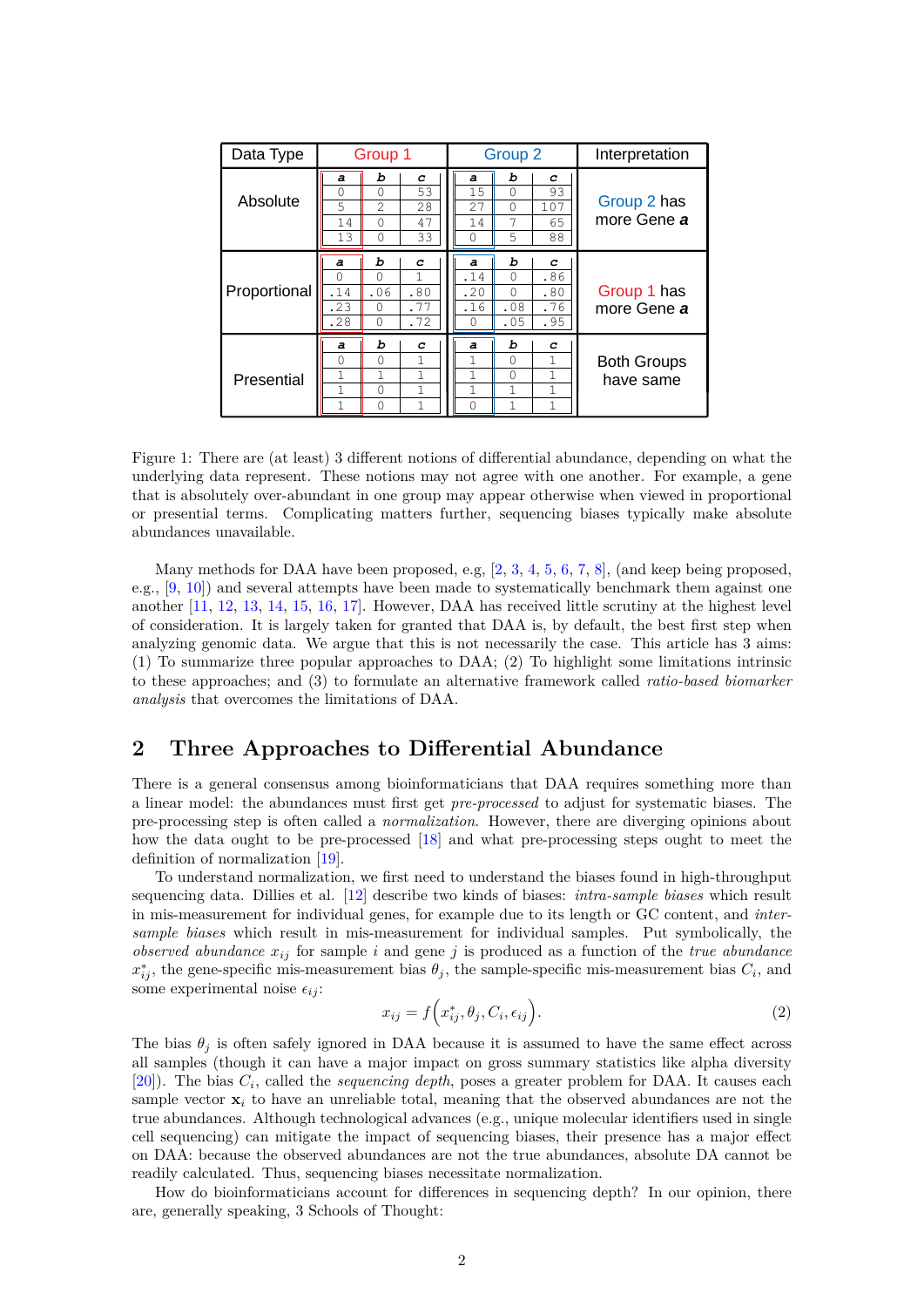- **Absolutism:**. This approach intends to make the between-group differences for normalized abundances the same as the between-group differences for true abundances. It works by standardizing samples with an *ideal reference* called an *effective library size normalization factor*. Some analysts may instead use "spike-in" nucleotides as an experimentally-derived ideal reference [\[21,](#page-12-3) [22,](#page-12-4) [23,](#page-12-5) [24\]](#page-12-6). Either way, absolutist methods claim to measure *absolute DA*, though whether this happens will depend on the goodness of the normalization factor. An example null hypothesis would be that the normalized abundance of gene 1 (representing the true abundance) is the same for groups 1 and 2.
- **Proportionalism:** This approach intends to make all sample vectors sum to the same total. In other words, it ensures that  $\sum_{j}^{G} x_{ij} = \sum_{j}^{G} x_{hj}$  for any two samples *i* and *h*. This can be done by dividing out the sample sums to get proportions (sometimes expressed with a per-thousand or per-million denominator, e.g., TPM), or by rarefaction [\[25\]](#page-12-7). Of note, proportions (or their logarithm) can also arise from a careful distributional modelling of the transcriptional activity of the cell [\[26\]](#page-12-8). Proportionalist methods measure *proportional DA*, though this is sometimes conflated with *absolute DA*. An example null hypothesis would be that the proportion of gene 1 is the same for groups 1 and 2.
- **Compositionalism:** This approach also intends to make all samples comparable along a common scale. It works by recasting sample vectors with respect to an internal "reference frame" that helps interpret any differences between samples [\[27\]](#page-12-9). The reference need not be an ideal reference. Most often, the geometric mean of the sample serves as the reference, though one could use an individual feature or feature set instead [\[28\]](#page-12-10). For simplicity's sake, we focus on the centered log-ratio (clr) transform [\[29\]](#page-12-11):

$$
\operatorname{clr}(\mathbf{x}_{i}) = \log \left( \frac{[x_{i1}, \dots, x_{iG}]}{\sqrt[G]{\Pi_{j=1}^{G} x_{ij}}} \right).
$$
\n(3)

Any constant factor  $C_i$  would cancel between the numerator and denominator of the logratio. As such, the clr transform corrects for differences in sequencing depth (although it cannot correct for zeros caused by under-sampling [\[30\]](#page-12-12)). Interestingly, the geometric mean resembles an effective library size normalization factor, and so the clr can (confusingly) also be considered a normalization [\[19\]](#page-12-1). An example null hypothesis would be that the transformed abundance of gene 1 is the same for groups 1 and 2. Whether the transformed abundances represent absolute abundances depends on whether the analyst considers the CLR to be a normalization. Traditionally, compositionalists do not [\[31\]](#page-12-13).

How do these Schools of Thought think about *normalization*? The proportionalists consider their methods to be normalizations because they claim to divide out a source of bias *C<sup>i</sup>* . Some proportionalist methods try to adjust for the other source of bias  $\theta_j$  too, for example by dividing out fragment length (e.g., RPKM [\[32\]](#page-12-14)). The abolutists consider their methods to be normalizations because their methods are used to estimate the true between-group differences in gene abundance. Absolutists may not consider proportionalist methods to be *bona fide* normalizations because an ideal reference is not used. Compositionalists may also consider a method to be a normalization if it can be used to estimate the true between-group differences in gene abundance. The clr may or may not be considered a normalization, depending on the authors using it. Quinn et al. [\[19\]](#page-12-1) make the distinction between a *clr transformation* and a *clr 'normalization'* which, while mathematically equivalent, differ in the motivation behind their use. Figure [2](#page-3-0) shows a Venn diagram of some positions held by the 3 Schools of Thought.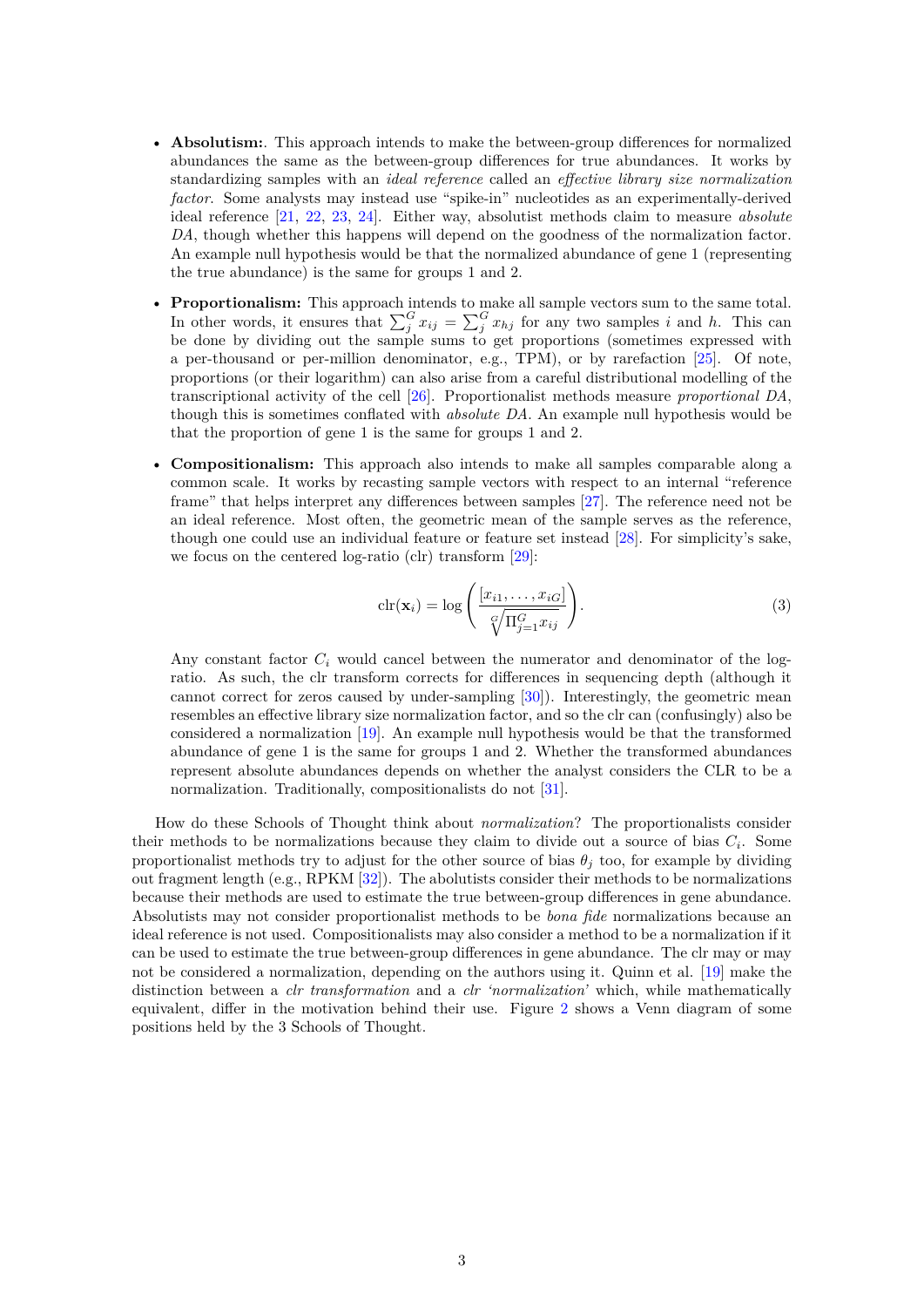

<span id="page-3-0"></span>Figure 2: When it comes to differential abundance analysis, there are, generally speaking, 3 Schools of Thought. All Schools agree it is necessary to pre-process sequence count data before analysis. However, they differ in the philosophy and approach used for pre-processing. The Venn diagram identifies some beliefs held in common by the different Schools of Thought.

# **3 The Limitations of These Approaches**

We argue that neither the absolutist, the proportionalist, nor the compositionalist approaches are appropriate for all analyses. We have 3 reasons: (1) absolute DA requires unverifiable assumptions, (2) proportional DA is an unreliable construct, and (3) univariate models are overly reductionist. These limitations are explained below.

### **3.1 Limitation 1: Absolute DA requires unverifiable assumptions**

A normalization factor removes inter-dependence by serving as an ideal reference against which to compare the observed gene counts. Imagine we knew the identity of a true "house-keeping gene" that was equally present in all samples. For example, let gene  $c$  from the set  $[a, b, c]$  be an ideal house-keeper. By definition of being a house-keeper, the absolute value of  $c$  – and not its proportional value – is fixed. When a house-keeper is available, we can use its proportional value to make sense of the other genes in absolute terms. For example, we can analyze  $[a, b]$  conditional upon *c* [\[33\]](#page-12-15), and if the ratio of, say, *a*-to-*c* is bigger in one group, then *a* is *actually* more abundant. Thus, true house-keepers allow us to measure absolute DA.

When the identity of an ideal house-keeper is unknown, one could make a guess at calculating a synthetic "house-keeper" to serve the same purpose. Making this calculation requires making an assumption about the distribution of the data. Popular effective library normalizations like TMM  $[34]$  and DESeq2  $[2]$  – as well as clr 'normalization'  $[19]$  – assume that the majority of genes remain unchanged between samples. Under this assumption, a measure of the central tendency of the samples, such as their geometric means or medians, will act like a good house-keeper (while having an additional advantage over single house-keepers in that individual gene fluctuations are averaged out). When the assumption holds, normalization factors, like ideal house-keeping genes, allow us to measure absolute DA.

Does it make sense to assume that the majority of genes remain unchanged between samples? Maybe. It is at least a parsimonious assumption. Our point is not to advise when and where the assumption holds; perhaps this judgement is best left to the scientist performing the experiment. Rather, our point is to highlight that the assumption itself – whether true or not – is not verifiable without extensive experimentation that goes beyond routine sequencing (c.f., [\[35\]](#page-13-0)). In order to verify whether the majority of genes are unchanged, one would need prior knowledge about the majority of genes. This would require absolute quantification of gene abundance, which, if done by sequencing, would require a way to verify whether the majority of genes are unchanged. This, in turn, would require prior knowledge about the majority of genes (and so on).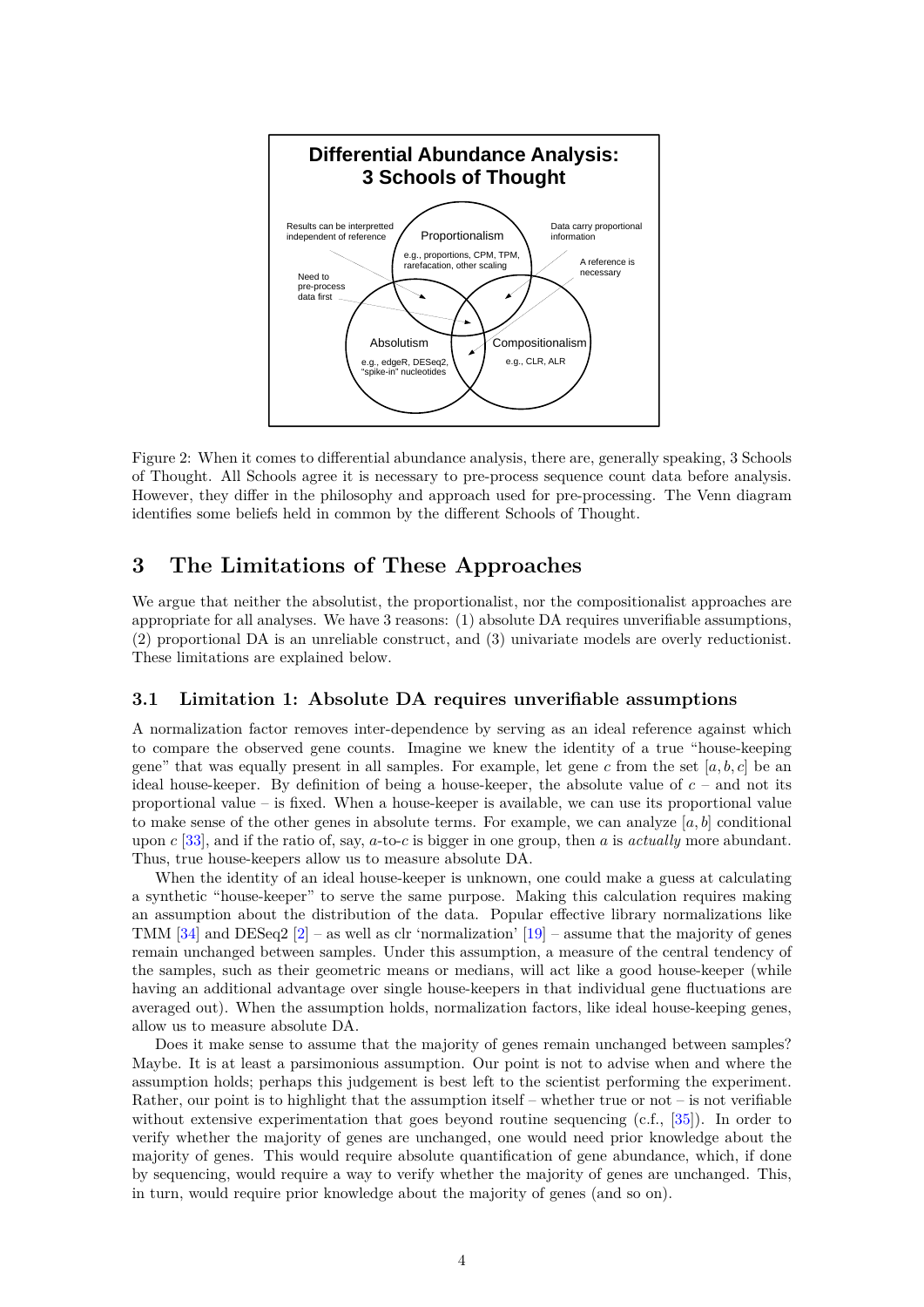Contrary to popular belief, the clr does not solve the unverifiable assumption problem. One can think of normalization as an attempt to find a reference that answers the question, "What is the ideal per-sample scaling factor?". One could use compositional methods to answer this question [\[36\]](#page-13-1). When used this way, compositional methods like the clr also imply an assumption [\[37\]](#page-13-2), even if it is less often acknowledged explicitly.

#### **3.2 Limitation 2: Proportional DA is an unreliable construct**

Gene counts obtained from sequencing are inter-dependent. A sequencer only has a limited number of reads available to count DNA molecules. When there are more DNA molecules than reads, genes compete with one another to be counted: an increase in the abundance of one gene will "steal" reads from the others, causing all other genes to appear less abundant.<sup>[2](#page-4-0)</sup>

In other words, inter-dependence makes proportional DA an unreliable construct. When we measure differences in gene proportion between groups, it tells us very little about the gene itself. For 3 genes,  $[a, b, c]$ , the question as to whether the fraction of a differs between the groups will depend on the amount of *b* and *c*. As such, differences in *a* could appear and disappear just by changing the values of *b* and *c*. In fact, *a* could show proportional DA even when it is equally present in all samples! When looking at genes in isolation, one can easily construct such examples where the change in proportion will tell you the opposite of the change in gene transcription. Figure [1](#page-1-0) gives a thorough example.

It is sometimes argued that molecular proportions are all that count for the stoichiometry of the cell (or that microbial proportions are all that count for the community of a microbiome), and thus we should make proportions the basis of analysis. However, turning gene counts into proportions does *not* remove the inter-dependence. In fact, as proportions, genes must again compete for representation within the fraction: having more of one gene will cause the percentage of all other genes to decrease too. This is sometimes called the unit-sum constraint because the data are constrained to sum to one unit [\[39,](#page-13-3) [40\]](#page-13-4). Data that are subject to a unit-sum constraint are *compositional* [\[31\]](#page-12-13). Yet, it has been argued that the data cannot be considered *compositional* because there is always a substantial and variable proportion of reads that cannot be annotated [\[41\]](#page-13-5). However, incompletely annotated data are still *compositional* because the cause of the unitsum constraint – i.e., the competition for representation within a sample – remains in effect. For example, the gene set  $[a, b, c]$  would still be interdependent regardless of whether a fourth gene [*d*] was measured. We do not think that the classical compositional treatment of rock samples is fundamentally different from the compositional modelling of sequencing experiments (a similarity that is suggested by the analogous units of parts per million vs. reads per million).<sup>[3](#page-4-1)</sup>

Contrary to popular belief, the clr does not solve the inter-dependence problem. Although proportions transformed by the clr have real number values, they are not free to take arbitrary values: their sum must equal zero (geometrically speaking, they fall on a hyperplane in the space of the absolute data). When we consider the clr transformation of  $[a, b, c]$  – which we denote  $[a', b', c']$ – the value of  $a'$  still depends on  $b$  and  $c$ . Like with proportions, differences in  $a'$  could appear and disappear just by changing the values of *b* and *c*.

#### **3.3 Limitation 3: Univariate models are overly reductionist**

Beyond the more nuanced mathematical arguments against DAA, there are some good biological reasons to seek alternatives. We consider two related reasons: DAA is overly reductionist and

<span id="page-4-0"></span><sup>&</sup>lt;sup>2</sup>For some low biomass samples, there may be more reads than DNA molecules, which may allow the analyst to quantify absolute gene abundances [\[38\]](#page-13-6).

<span id="page-4-1"></span><sup>&</sup>lt;sup>3</sup>In fact, there is a simple analogy between the mass of each part in a geochemical sample and the reads of a sequencing experiment mapped to different microbial genomes. We can compare the total number of reads before mapping to the weight of the rock sample analyzed. A single read mapped to a gene or microbial genome then corresponds to the minimum amount of an oxide or other chemical compound present in the rock sample that our technology allows us to detect (e.g., if the spectrometer allows a detection of 1 part per million, this unit would get multiplied with the mass of the input material). In chemical analysis, the only substances that can be detected are those that are queried for, in the same way that only microbes can be detected whose references are available for mapping. It does not matter here that the total number of mapped reads is not predetermined for each sample (the same way that the summed weights of all substances we query for isn't a random variable of interest). Although the sequencing experiment delivers read counts whereas the compounds in a rock sample are directly assigned densities via spectroscopy, we could, in principle, recast these densities as counts of detectable units. Clearly, the genomic counts will be fewer and the number of assigned and unassigned parts greater, but the qualitative aspect of our analogy remains intact.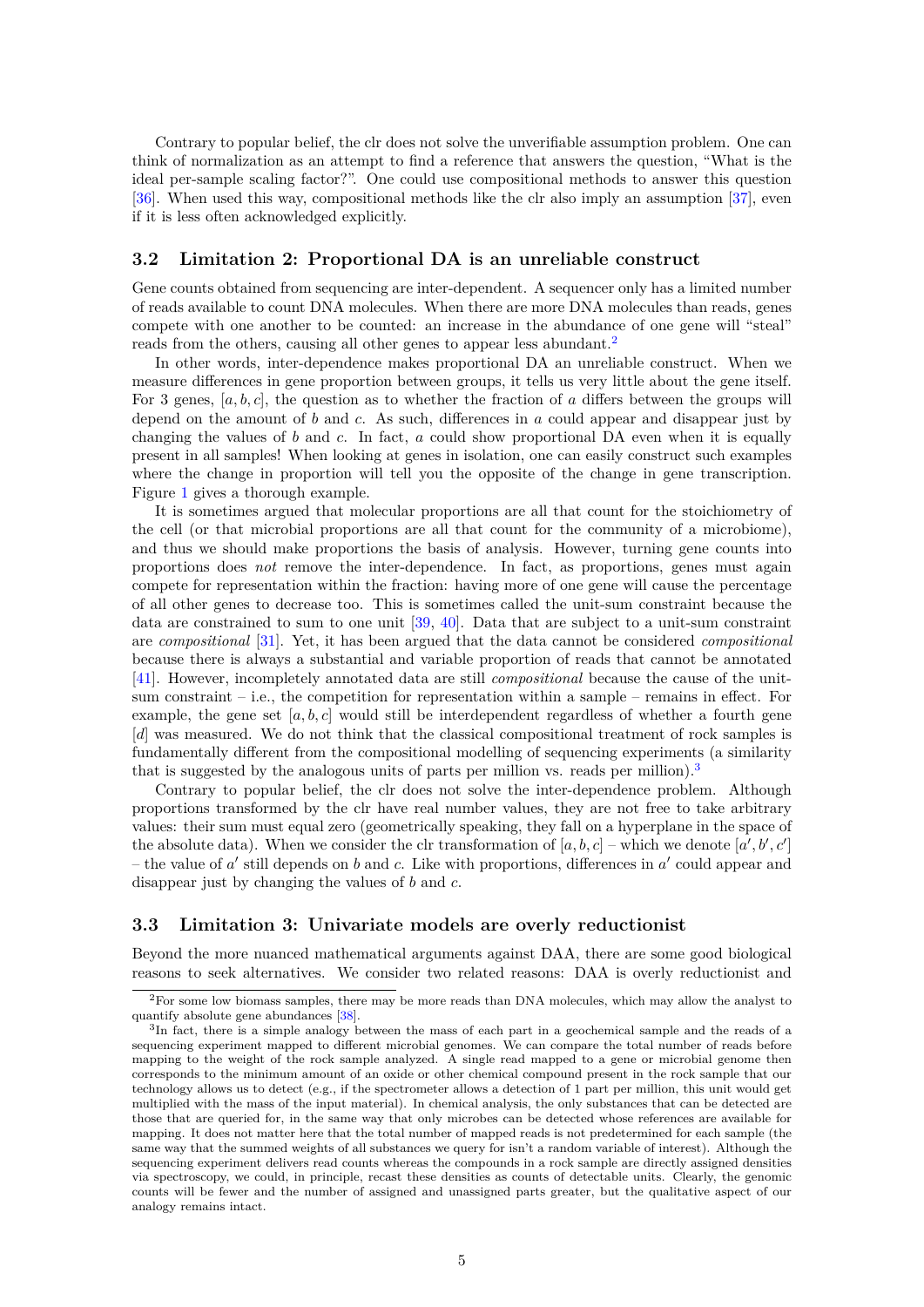furthmore ignores biological stoichiometry.

First, DAA is overly reductionist. In cells, gene products (i.e., proteins) do not work in isolation. They coordinate with one another to form highly organized functional modules, for example by defining a sequence of chain reactions in a metabolic pathway [\[42,](#page-13-7) [43\]](#page-13-8). Within an ecosystem, including a microbiome sample, species are likewise linked, competing for representation within ecological niches. Microbes also cooperate with one another, and with their hosts [\[44\]](#page-13-9), to form symbiotic ecological communities, where some species "cross-feed" off the metabolic products of others [\[45\]](#page-13-10). While DAA fails to model *technical interdependence*, it also fails to model this *biological interdependence*.

Second, DAA ignores biological stoichiometry, which is broadly defined as the study of the balance of energy and multiple chemical elements in living systems [\[46\]](#page-13-11). In cells, RNA production capacity varies with the size of the cell, whereby two cells of the same type could have vastly different amounts of total RNA without any difference in phenotype [\[47\]](#page-13-12). Yet, a duplication of just some chromosomes tends to be more deleterious than a duplication of all chromosomes, suggesting that a change in *gene balance* causes more harm than a change in total *gene dosage* [\[48,](#page-13-13) [49\]](#page-13-14). In ecosystems, species within a niche have in common similar nutrient requirements, meaning that the stoichiometry of nutrients is a key aspect of their ecological niche [\[46,](#page-13-11) [50\]](#page-13-15). Likewise, the stoichiometry of species – or the *entropy* thereof, known in ecology as a type of *diversity* [\[51\]](#page-13-16) – can itself describe an ecosystem [\[52\]](#page-14-0). For example, the total health of the gut microbiome – itself an ecosystem – may associate with the stoichiometry of Firmicutes species to Bacteroidetes species [\[53,](#page-14-1) [54\]](#page-14-2). DAA cannot model these stoichiometric complexes.

Mesoscale descriptors like modules and communities help define a unit of analysis that strikes a useful compromise between overly reductionist microscale descriptors (e.g., gene-level differential abundance) and overly broad macroscale descriptors (e.g., gene co-expression network topology) [\[55\]](#page-15-0). Existing methods like functional network analysis [\[56\]](#page-15-1), multivariable ordination [\[57\]](#page-15-2), and pathway scoring [\[58\]](#page-15-3) can establish mesoscale features that describe the data more comprehensively than individual gene abundances. Meanwhile, biological stoichiometry offers another lens through which to understand living systems, including molecular and ecological interactions. Both perspectives are missing from DAA, but are present in our alternative framework.

## **4 An Alternative Framework**

We agree with recent literature that recommends the use of ratios, especially sparse ratios, for the statistical analysis of gene expression and microbial abundance [\[59,](#page-15-4) [60,](#page-15-5) [61,](#page-15-6) [62,](#page-15-7) [63,](#page-15-8) [64\]](#page-15-9). Building on these works, we formulate an alternative framework called *ratio-based biomarker analysis* that solves the 3 limitations of DAA:

- 1. Ratio-based biomarkers are reliable constructs. Given a composition [*a, b, c*], the value of *c* has no influence on the ratio  $\log \frac{a}{b}$ . Meanwhile, the log-scale presents itself as a natural choice for proportional data. It leaves the absolute value of the ratio unchanged when exchanging the numerator with the denominator, while further reducing the observed skew in the abundance distributions. It also turns products into sums, thus allowing a simple additive model to capture multiplicative interactions among stoichiometric complexes.
- 2. Ratio-based biomarkers do not require unverifiable assumptions. The denominator serves as a reference against which to interpret the numerator. This reference can be used in place of a normalizing reference. The reference need not be an ideal reference.
- 3. Ratio-based biomarkers are less reductionist. Ratio-based biomarkers establish mesoscale descriptors that measure the activity of some genes (the numerator) with respect to other genes (the denominator). By definition, ratio-based biomarkers describe stoichiometry.

The simplest ratio-based biomarker is a *pairwise log-ratio*, where the numerator and denominator each contain only 1 gene. Just as DAA measures the association between an outcome and a gene, *differential ratio analysis* measures the association between an outcome and a gene ratio [\[7,](#page-11-4) [65,](#page-15-10) [66\]](#page-15-11), where a statistical test is performed for each pairwise log-ratio (with or without a subsequent summary step that distills the results into gene-level attribution scores). $4$ 

<span id="page-5-0"></span><sup>&</sup>lt;sup>4</sup>Note that having *p* genes implies  $p(p-1)/2$  unique ratios and thus  $O(p^2)$  statistical tests, making pairwise log-ratio analyses vulnerable to Type II errors following p-value adjustment.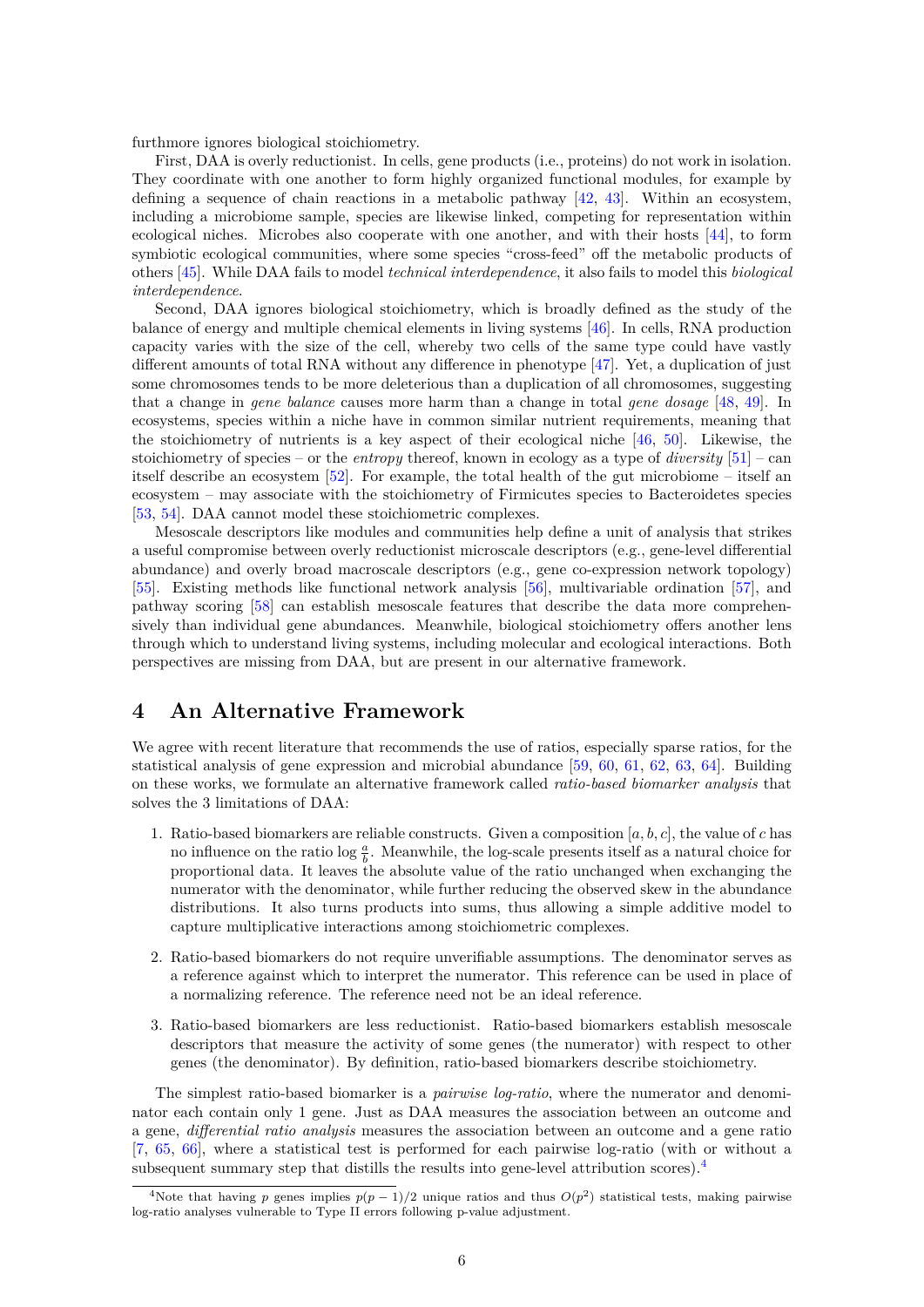It is sometimes desirable to produce multi-part ratio biomarkers, containing 2 or more genes in the numerator or denominator. Several methods exist for *aggregating* genes, by which we mean *combining input features to form new composite features*. Figure [3](#page-6-0) arranges aggregation methods along two descriptive axes. The first axis describes the aggregation rule: Are features aggregated based on prior expert knowledge (e.g., by grouping bacteria by phylogeny)? Or are they aggregated using an algorithm that finds patterns in the data (e.g., by machine learning)? The second axis describes the operation used to aggregate the parts: Are features aggregated by addition (e.g., arithmetic mean)? Or are they aggregated by multiplication (e.g., geometric mean)?

Ratio-based biomarker analysis is algebraically straightforward, and several open-source software tools already exist to implement this analysis. Below, we survey existing methods, and discuss how the flexibility of ratio biomarkers allows them to be used many other bespoke analyses, including dimension reduction and multi-omics data integration.



<span id="page-6-0"></span>Figure 3: It is helpful to classify aggregation methods along two descriptive axes. The first describes the aggregation rule: expert-based vs. data-driven. The second describes the operation: addition vs. multiplication. Ratio-based biomarkers based on addition are called summed log-ratios, while ratio-based biomarkers based on multiplication are called balances.

### **4.1 Aggregation by product**

When features are aggregated by multiplication, the resulting ratio-based biomarker corresponds to a log-linear combination of variables (with coefficients summing to zero to ensure scale invariance). We highlight an important special case: when the numerator and denominator of our ratio correspond to simple geometric means of one or more features. Such ratios are called *balances* [\[67\]](#page-15-12), and can be written as:<sup>[5](#page-6-1)</sup>

<span id="page-6-2"></span>
$$
z_i = \log \left( \frac{\left( \prod_{j \in J^+} x_{ij} \right)^{\frac{1}{G^+}}}{\left( \prod_{j \in J^-} x_{ij} \right)^{\frac{1}{G^-}}} \right)
$$
  
=  $\frac{1}{G^+} \sum_{j \in J^+} \log x_{ij} - \frac{1}{G^-} \sum_{j \in J^-} \log x_{ij},$  (4)

where *J* <sup>+</sup> and *J* <sup>−</sup> denote two disjoint sets of genes, of sizes *G*<sup>+</sup> and *G*<sup>−</sup>, respectively. Although the equation may look daunting, it just describes a log-ratio between two geometric means, where each average is the average of one gene set. There is one balance score  $z_i$  for each sample  $i$ , and together they form a new feature vector **z**. Balances can be constructed according to a mathematical rule [\[68,](#page-15-13) [67\]](#page-15-12) that one can derive from prior knowledge [\[60,](#page-15-5) [61\]](#page-15-6) or from the data itself [\[69,](#page-15-14) [59,](#page-15-4) [64\]](#page-15-9).

<span id="page-6-1"></span><sup>5</sup>Note that the original definition involves a prefactor as balances are related to orthonormal bases of the simplex. The prefactor is practically unnecessary for balance selection, as it would get absorbed into the regression coefficient.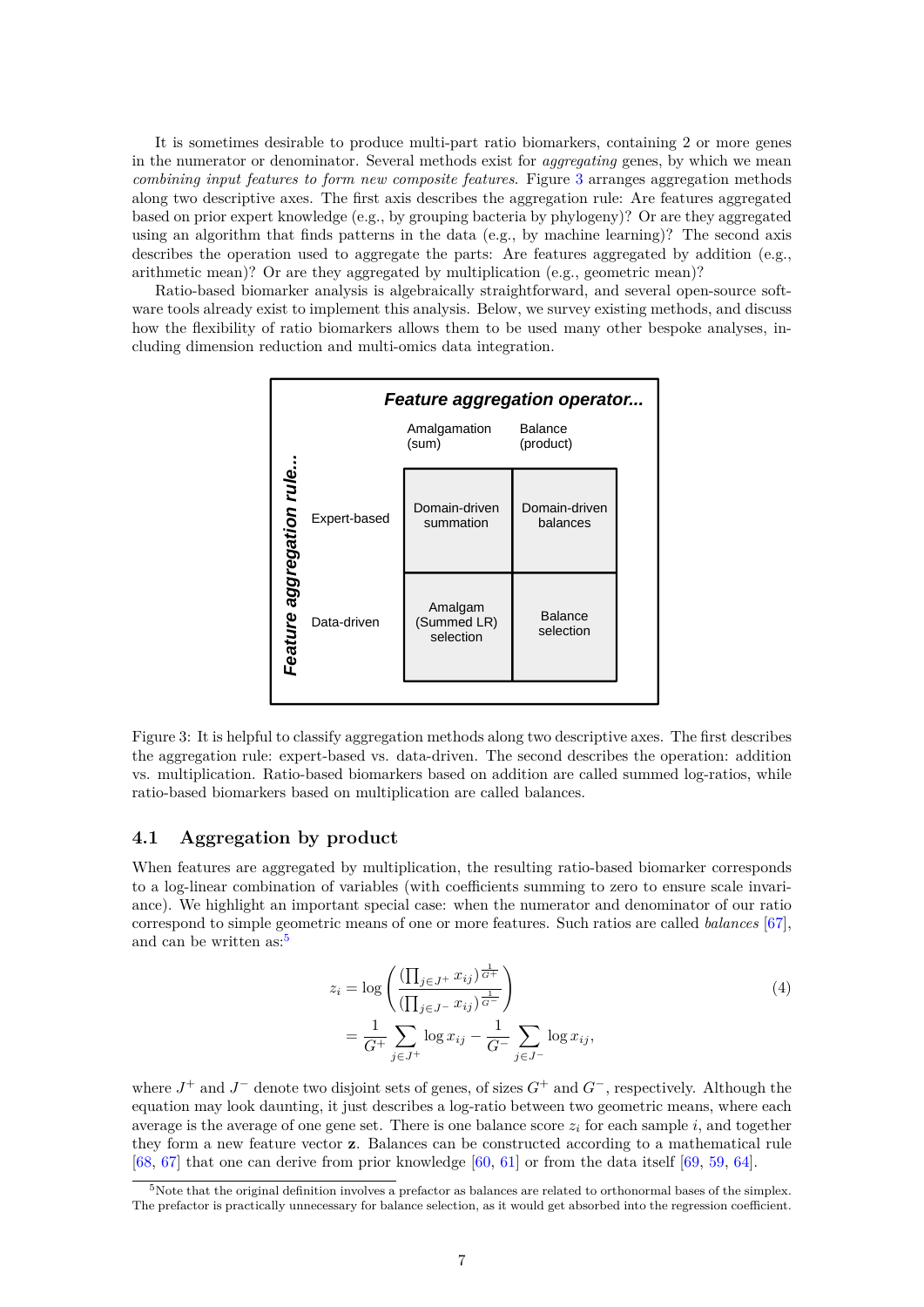Having fewer genes within each set would constitute a sparser balance, reducing the cognitive load required for interpretation. Sparsity is also advantageous from a statistical point of view, typically helping to prevent model overfit. The special case where  $G^+ = G^- = 1$  reduces to the pairwise log-ratio between two individual genes. Balances therefore define a strictly greater class of features, offering the potential for much more flexible families of models.[6](#page-7-0) Note that any scaling factor applied to  $\mathbf{x}_i$  cancels out in the ratio of Eq. [4,](#page-6-2) and so balances are the same for both relative and absolute data.

Recently, interest has gathered around *balance selection*, which involves identifying maximally predictive balances algorithmically [\[62,](#page-15-7) [64,](#page-15-9) [70,](#page-15-15) [71\]](#page-15-16). The selbal algorithm uses forward stepwise linear regression to identify a single balance associated with an experimental condition [\[62\]](#page-15-7). We can express the final model by analogy to the generalized linear model used in DAA

$$
\mathbf{y} \approx \phi\Big(\beta \mathbf{z} + \beta_0\Big). \tag{5}
$$

The balance feature **z** is *predictive* if its effect size *β* exceeds some threshold. In practice, the strategy for *validating* the association follows from the algorithmic modelling culture, where test set verification is used to measure out-of-sample model performance empirically [\[72\]](#page-16-0) (i.e., instead of reporting a p-value). The selbal package makes balances easy to learn on low-to-moderate dimensional data  $(G < 100$  genes).

```
devtools :: install github (repo = "UVic-omics / selbal ")
\frac{1}{\text{ibrary}} (selbal)
model \leq selfball(train.x, train.y)yhat \leftarrow \text{predict}(\text{model}, \text{test}.x)
```
As for larger, high-dimensional data sets (100 *< G <* 100*,* 000 genes), a recent method called codacore achieves much the same goal more efficiently [\[71\]](#page-15-16). This method uses back-propagation with a network-inspired architecture instead of stepwise regression, resulting in fast runtimes on very high-dimensional data sets. In addition, codacore features a single regularization term, controlled by the argument lambda, which can be used to control the sparsity of the learned balances.

```
devtools::install github (repo = "egr95 /R-codacore", ref="main")
\text{library} (codacore)model \leq codacore (train .x, train .y, lambda = 1)
yhat \leftarrow predict (model, test.x)
```
Like with selbal, any learned balance should be validated using test set verification. If the balance achieves good predictive accuracy in an external test set, then it can be considered a *bona fide* ratio-based biomarker, and interpreted in place of univariate DAA results.

#### **4.2 Aggregation by sum**

The summing of parts is called an *amalgamation*. A ratio-based biomarker using amalgamations is called a *summed log-ratio* (SLR) [\[73,](#page-16-1) [74\]](#page-16-2). An SLR has the form

$$
z_i = \log\left(\frac{\sum_{j \in J^+} x_{ij}}{\sum_{j \in J^-} x_{ij}}\right),\tag{6}
$$

where again,  $J^+$  and  $J^-$  denote two disjoint sets of genes. As above, having fewer genes in each set results in a sparser ratio that is arguably easier to interpret. Like balances, there is one SLR score for each sample, and together they form a new feature vector **z**.

SLRs were proposed to solve two perceived limitations with balances [\[75\]](#page-16-3). First, a log-ratio of geometric means – upon which balances depend – is undefined if any element equals zero. Such zeros are handled naturally by the sum. Second, a log-ratio of geometric means is not a "balance" in the plain English sense of the word and small values have a strong influence on the outcome. A *balance*, as in a *scale*, compares the *additive* – not *multiplicative* – totals of two sets.

Although the SLR was conceived separately from the genomics literature, it is already familiar to our field. For example, the Firmicutes-to-Bacteroidetes ratio, studied as a biomarker for obesity [\[53,](#page-14-1) [54\]](#page-14-2), is a ratio between disjoint sets of bacteria taxa aggregated by sum based on their respective

<span id="page-7-0"></span><sup>6</sup>Given *G* input genes, one can derive ∼ *G*<sup>2</sup> pairwise log-ratios, but ∼ (2*G*) <sup>2</sup> balances, a vastly greater number.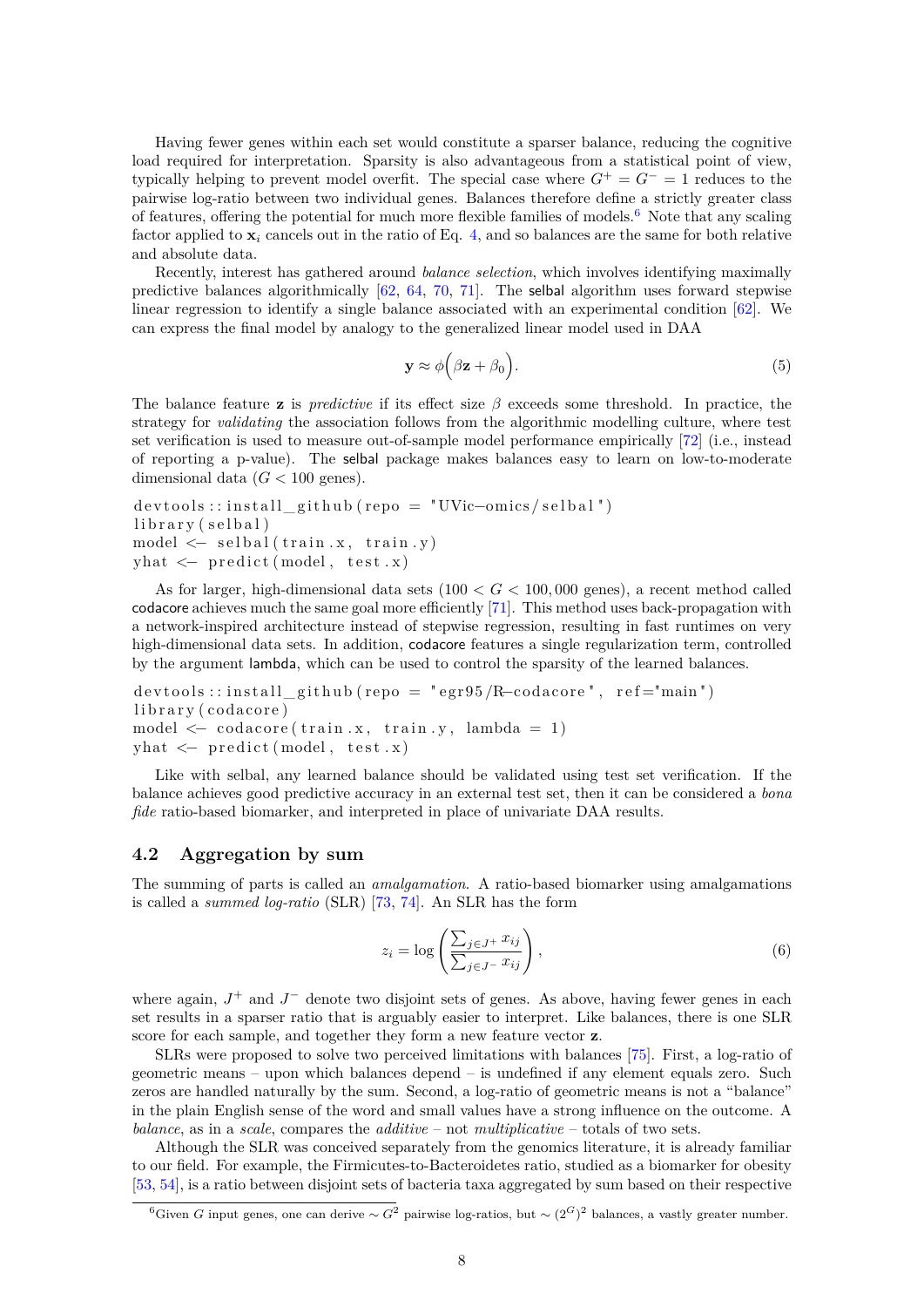phyla membership. The log of this ratio is an SLR, whose association with an outcome could be expressed by analogy to the generalized linear model used in DAA.

$$
\mathbf{y} \approx \phi\Big(\beta \mathbf{z} + \beta_0\Big). \tag{7}
$$

An SLR feature **z** is *predictive* when its effect size *β* exceeds some threshold, and is validated empirically using out-of-sample model performance.

In the case of the Firmicutes-to-Bacteroidetes SLR, the aggregation rule is defined by prior expert knowledge about microbe phylogeny. Like balances, it is possible to establish data-driven SLRs too, with recent studies proposing new methods for SLR selection. The amalgam package uses evolutionary algorithms to identify an SLR that optimizes a regression fit [\[76\]](#page-16-4).

 $devtools::install\_github (repo = "tpq/amalgam")$  $\text{library (amalgam)}$ model  $\leq$  amalgam (train x, train y, as SLR = TRUE, n. amalgam = 2)  $yhat \leftarrow \text{predict}(\text{model}, \text{test}.x)$ 



Figure 4: A high-level overview of how algorithms can learn predictive ratio-based biomarkers. First, the input data are used to randomly initialize a ratio-based biomarker.Next, the biomarker score is regressed against a continuous or categorical outcome, and a loss function is used to summarize the goodness of the fit. Finally, the algorithm constructs a new ratio-based biomarker and the cycle repeats. Once the fit is adequate, the algorithm stops and the best biomarker is returned. Different optimization algorithms can be used to find the best biomarker.

The codacore package can also learn SLRs by setting the argument logRatioType="SLR" [\[71\]](#page-15-16). As before, this method enjoys fast runtimes on very high-dimensional data sets, and tends to find very sparse biomarkers.

model  $\leftarrow$  codacore (train .x, train .y, logRatioType = "SLR", lambda = 1)  $yhat \leftarrow \text{predict}(\text{model}, \text{test.x})$ 

We refer our readers to [\[71\]](#page-15-16) for a systematic benchmark of balance selection, SLR selection, and other state-of-the-art methods.

## **5 The Flexibility of Ratio Biomarkers**

Ratio-based biomarkers (RBB) are highly flexible. Beyond replacing DAA, they can be further used for many other bespoke analyses. In this section, we show how RBB can add value to dimension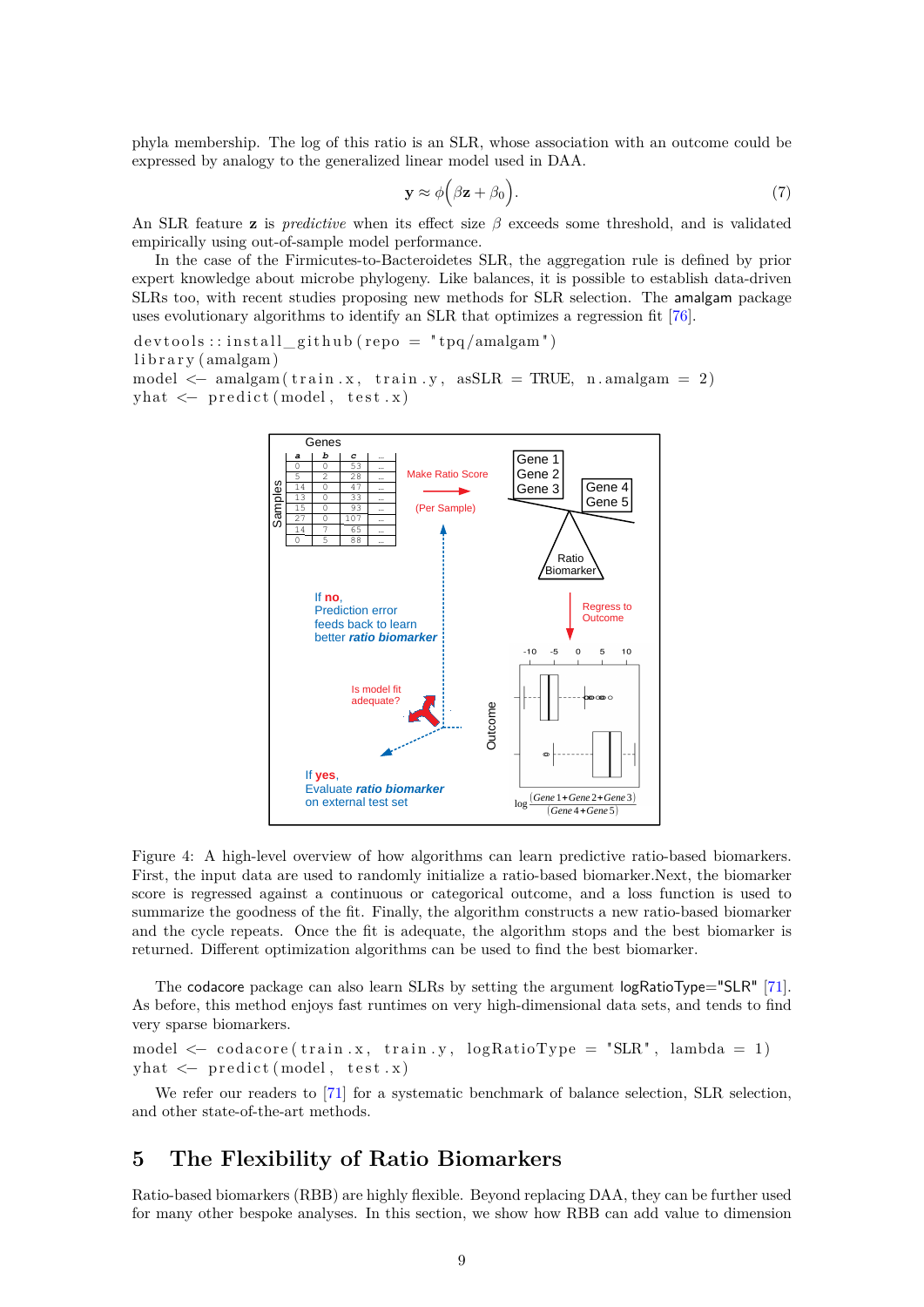reduction and multi-omics data integration alike, bringing greater interpretability to multivariable models. Our goal here is not to introduce new methodology; rather, we aim to unify conventional multivariable analysis with our proposed RBB framework.

It is increasingly common to collect multiple "-omics" data sets, e.g., microbe abundances and metabolite abundances [\[77,](#page-16-5) [78,](#page-16-6) [79,](#page-16-7) [80,](#page-16-8) [81\]](#page-16-9). In addition to analyzing each of the data sets separately, one could perform a single analysis of the combined data, revealing associations within and between the different modalities [\[82,](#page-16-10) [83,](#page-17-0) [84,](#page-17-1) [85\]](#page-17-2). In multi-omics data integration, the task is complicated because both data sets contain their own intra-sample and inter-sample biases [\[86\]](#page-17-3). Intuitively, each data set should get normalized separately before an analysis [\[87,](#page-17-4) [88\]](#page-17-5), for example by using the clr. However, if we accept that a single normalization is problematic, then we might agree that the use of two normalizations is doubly problematic [\[88\]](#page-17-5).

As a flexible framework, RBB can be leveraged to learn multivariable biomarkers that do not depend on normalization factors. For example, given the microbe abundances **T** and metabolite abundances **U**, we could learn a microbe ratio  $z_t$  and a metabolite ratio  $z_u$  that are highly correlated. Together, they would form a pair of ratio-based biomarkers that describe the commonality between two modes of data, e.g., a bacteria stoichiometry that is maximally predictive of a metabolite stoichiometry. The interpretation of these **z** would not depend on any normalization factors by definition of them being scale-invariant log-ratios.

We extend RBB to multivariable applications by learning sparse and interpretable ratio biomarkers that serve as drop-in replacements for other low-dimensional latent representations. Put symbolically, we simply regress:

<span id="page-9-0"></span>
$$
\mathbf{h} \approx \beta \mathbf{z} + \beta_0 \tag{8}
$$

where the RBB **z** is a replacement for the latent component **h**. This approach can be used for dimension reduction (e.g., when **T** is regressed onto a function of **T**, or **U** onto **U**), or for multiomics data integration (e.g., when **T** is regressed onto a function of **U**, or **U** onto **T**).

Table [5](#page-9-0) compares the performance of several multivariable RBB algorithms, based on either (a) principal components analysis (PCA), (b) partial least squares (PLS) regression, or (c) neural network (NN) encoder-decoders.[7](#page-9-1)[8](#page-9-2) With each algorithm, a (non-sparse) latent representation of the data is learned using off-the-shelf libraries. This representation is then approximated with a sparse RBB, using the codacore package. Finally, the original latent representations as well as the RBB approximations are used to reconstruct the original data, and the proportion of variance explained  $(R^2)$  is measured. We find that the RBB approximations are similarly powerful to the original representations, while enjoying robustness against normalization biases as well as a high level of sparsity, thus dramatically enhancing model interpretability. Our Appendix presents an indepth and reproducible case study of the PLS example, combining the codacore [\[71\]](#page-15-16) and mixOmics [\[90\]](#page-17-6) packages into a single analysis.

<span id="page-9-1"></span><sup>7</sup>For this benchmark, we use paired microbiome and metabolome abundance data, made publicly available by [\[81\]](#page-16-9). The data are lightly pre-processed by (a) removing any feature with *>* 50% zero values and (b) replacing the remaining zeros with one half the detection limit. See [\[89\]](#page-17-7) for a comparison of zero replacement strategies.

<span id="page-9-2"></span><sup>8</sup>Our encoder-decoder network architecture consists of an encoder mapping the input to a 1-dimensional latent space, and a decoder mapping the latent variable to the output. For simplicity, our encoder and decoder each have a single hidden layer with 32 units and ReLU nonlinearities.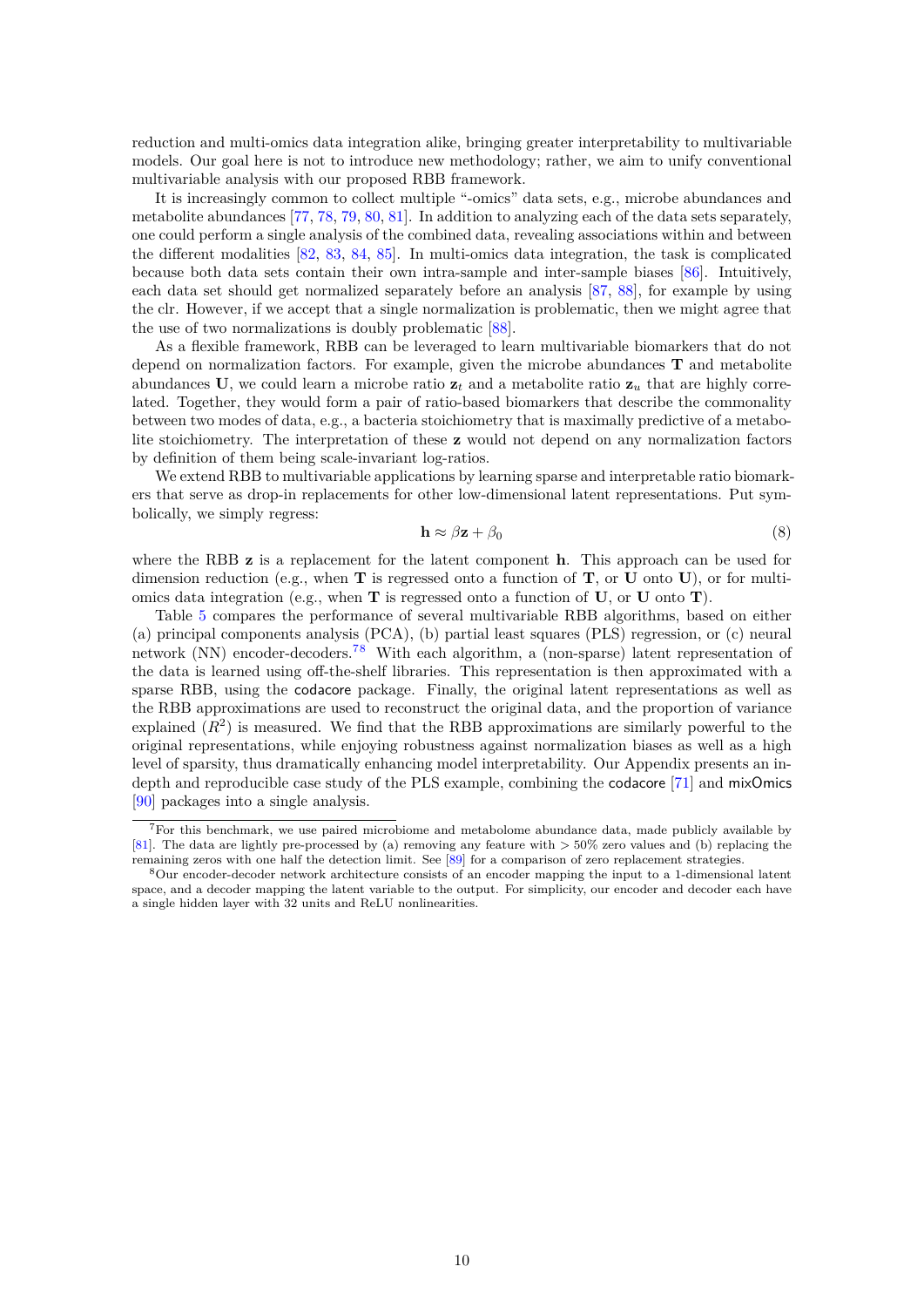| Objective   | 1-D latent                                                                                                | Original | <b>RBB</b> | <b>RBB</b> | <b>RBB</b> |
|-------------|-----------------------------------------------------------------------------------------------------------|----------|------------|------------|------------|
|             | representation                                                                                            | $R^2$    | source     | $#$ vars   | $R^2$      |
| Dimension   | $\mathbf{h} = \text{PCA}_1(\text{clr}(\mathbf{T}))$                                                       | 0.31     | т          | 18 / 58    | 0.31       |
| reduction   | $\mathbf{h} = \text{PCA}_1(\text{clr}(\mathbf{U}))$                                                       | 0.34     | U          | 5 / 7156   | 0.33       |
| Multi-omics | $\mathbf{h} = \text{PCA}_1(\text{clr}(\mathbf{U}))$                                                       | 0.34     | т          | 4/58       | 0.31       |
| integration | $\mathbf{h} = \text{PCA}_1(\text{clr}(\mathbf{T}))$                                                       | 0.31     | U          | 3 / 7156   | 0.27       |
| Dimension   | $\mathbf{h} = \text{PLS}_1^{(\mathbf{T})}(\text{clr}(\mathbf{T}), \text{clr}(\mathbf{U}))$                | 0.30     | т          | 18 / 58    | 0.30       |
| reduction   | $\mathbf{h} = \text{PLS}_1^{(\mathbf{U})}(\text{clr}(\mathbf{T}), \text{clr}(\mathbf{U}))$                | 0.35     | U          | 8 / 7156   | 0.34       |
| Multi-omics | $\mathbf{h} = \text{PLS}_1^{(\mathbf{U})}(\text{clr}(\mathbf{T}), \text{clr}(\mathbf{U}))$                | 0.35     | т          | 6/58       | 0.31       |
| integration | $\mathbf{h} = \text{PLS}_1^{(\mathbf{T})}(\text{clr}(\mathbf{T}), \text{clr}(\mathbf{U}))$                | 0.26     | U          | 19 / 7156  | 0.31       |
| Dimension   | <b>h</b> , where $\mathbf{T} \overset{NN}{\rightarrow} \mathbf{h} \overset{NN}{\rightarrow} \mathbf{T}$   | 0.35     | т          | 20/58      | 0.31       |
| reduction   | <b>h</b> , where $\mathbf{U} \stackrel{NN}{\rightarrow} \mathbf{h} \stackrel{NN}{\rightarrow} \mathbf{U}$ | 0.40     | U          | 7/7156     | 0.35       |
| Multi-omics | <b>h</b> , where $\mathbf{T} \overset{NN}{\rightarrow} \mathbf{h} \overset{NN}{\rightarrow} \mathbf{U}$   | 0.39     | т          | 7/58       | 0.30       |
| integration | <b>h</b> , where $\mathbf{U} \stackrel{NN}{\rightarrow} \mathbf{h} \stackrel{NN}{\rightarrow} \mathbf{T}$ | 0.34     | U          | 3 / 7156   | 0.28       |

Table 1: Proportion of variance explained  $(R^2)$  for the top latent component from PCA, PLS, and NN encoder-decoders. For each latent representation, we show the  $R<sup>2</sup>$  obtained by the original model alongside a single RBB optimized to approximate that representation. Generally speaking, the  $R^2$  values largely agree. Yet, based on the number of active variables, the RBB can achieve 65%-99% greater sparsity than a completely dense model. While we do consider several multivariable applications of RBB, the table is by no means exhaustive.

## **6 Summary**

A critical examination of differential abundance analysis (DAA) reveals intrinsic limitations that researchers should seriously consider prior to using DAA. We advise that when using DAA, researchers should explicitly acknowledge the implicit assumptions they make, and recognize that the constructs used for hypothesis testing may be confounded by inter-dependence. Alternatively, they may wish to use ratio-based biomarkers instead. These ratios provide an intuitively simple alternative that does not suffer from the limitations of DAA. Ratio-based biomarkers require no normalization and cannot be confounded by interdependence. Advantageously, the framework is highly flexible and can be readily used for bespoke analyses to discover sparse, interpretable stoichiometric complexes that (co-)vary across time or space or experiment. The myriad of ways in which RBB can be used to analyze genes, the microbiome, their metabolites, and other "-omes" presents our field with many exciting research opportunities.

# **7 Availability of data and code**

The data and benchmark analysis are available from <https://zenodo.org/record/4692004>.

# **8 Acknowledgements**

TPQ thanks Thomaz Bastiaanssen for helpful discussions on theoretical ecology.

## **References**

- <span id="page-10-0"></span>[1] R. L. PRENTICE and R. PYKE. Logistic disease incidence models and case-control studies. *Biometrika*, 66(3):403–411, December 1979.
- <span id="page-10-1"></span>[2] Simon Anders and Wolfgang Huber. Differential expression analysis for sequence count data. *Genome Biology*, 11:R106, October 2010.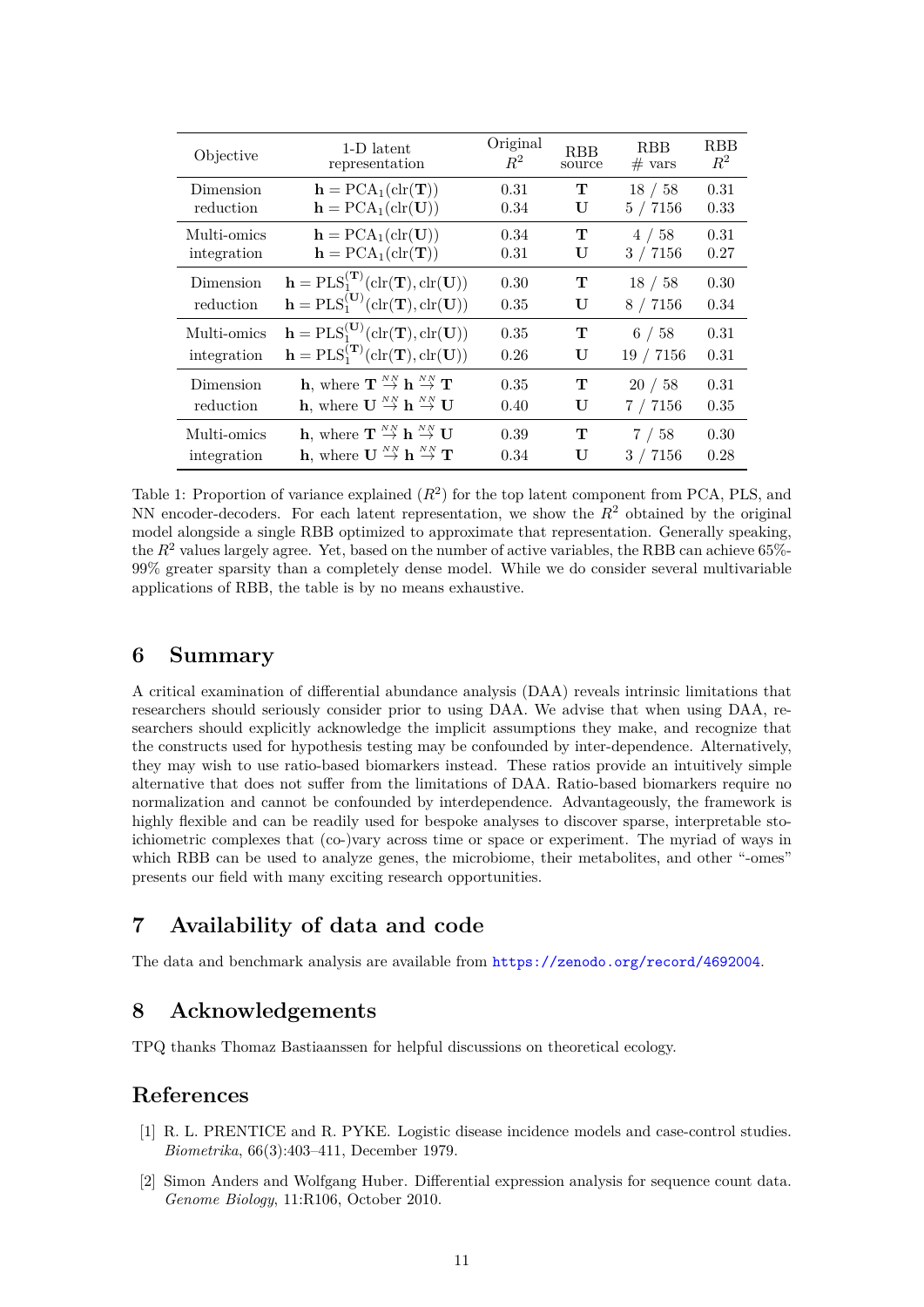- <span id="page-11-0"></span>[3] Mark D. Robinson, Davis J. McCarthy, and Gordon K. Smyth. edgeR: a Bioconductor package for differential expression analysis of digital gene expression data. *Bioinformatics*, 26(1):139– 140, January 2010.
- <span id="page-11-1"></span>[4] Andrew D. Fernandes, Jean M. Macklaim, Thomas G. Linn, Gregor Reid, and Gregory B. Gloor. ANOVA-Like Differential Expression (ALDEx) Analysis for Mixed Population RNA-Seq. *PLOS ONE*, 8(7):e67019, July 2013.
- <span id="page-11-2"></span>[5] Joseph N. Paulson, O. Colin Stine, Héctor Corrada Bravo, and Mihai Pop. Differential abundance analysis for microbial marker-gene surveys. *Nature Methods*, 10(12):1200–1202, December 2013.
- <span id="page-11-3"></span>[6] Charity W. Law, Yunshun Chen, Wei Shi, and Gordon K. Smyth. voom: precision weights unlock linear model analysis tools for RNA-seq read counts. *Genome Biology*, 15:R29, January 2014.
- <span id="page-11-4"></span>[7] Siddhartha Mandal, Will Van Treuren, Richard A. White, Merete Eggesbø, Rob Knight, and Shyamal D. Peddada. Analysis of composition of microbiomes: a novel method for studying microbial composition. *Microbial Ecology in Health and Disease*, 26, May 2015.
- <span id="page-11-5"></span>[8] M. Senthil Kumar, Eric V. Slud, Kwame Okrah, Stephanie C. Hicks, Sridhar Hannenhalli, and Héctor Corrada Bravo. Analysis and correction of compositional bias in sparse sequencing count data. *BMC Genomics*, 19(1):799, November 2018.
- <span id="page-11-6"></span>[9] Matthew L Davis, Yuan Huang, and Kai Wang. Rank normalization empowers a t-test for microbiome differential abundance analysis while controlling for false discoveries. *Briefings in Bioinformatics*, 04 2021. bbab059.
- <span id="page-11-7"></span>[10] Huijuan Zhou, Xianyang Zhang, Kejun He, and Jun Chen. Linda: Linear models for differential abundance analysis of microbiome compositional data, 2021.
- <span id="page-11-8"></span>[11] Charlotte Soneson and Mauro Delorenzi. A comparison of methods for differential expression analysis of RNA-seq data. *BMC Bioinformatics*, 14:91, February 2013.
- <span id="page-11-9"></span>[12] Marie-Agnès Dillies, Andrea Rau, Julie Aubert, Christelle Hennequet-Antier, Marine Jeanmougin, Nicolas Servant, Céline Keime, Guillemette Marot, David Castel, Jordi Estelle, Gregory Guernec, Bernd Jagla, Luc Jouneau, Denis Laloë, Caroline Le Gall, Brigitte Schaëffer, Stéphane Le Crom, Mickaël Guedj, Florence Jaffrézic, and French StatOmique Consortium. A comprehensive evaluation of normalization methods for Illumina high-throughput RNA sequencing data analysis. *Briefings in Bioinformatics*, 14(6):671–683, November 2013.
- <span id="page-11-10"></span>[13] Jonathan Thorsen, Asker Brejnrod, Martin Mortensen, Morten A. Rasmussen, Jakob Stokholm, Waleed Abu Al-Soud, Søren Sørensen, Hans Bisgaard, and Johannes Waage. Largescale benchmarking reveals false discoveries and count transformation sensitivity in 16S rRNA gene amplicon data analysis methods used in microbiome studies. *Microbiome*, 4:62, 2016.
- <span id="page-11-11"></span>[14] Stijn Hawinkel, Federico Mattiello, Luc Bijnens, and Olivier Thas. A broken promise: microbiome differential abundance methods do not control the false discovery rate. *Briefings in Bioinformatics*, August 2017.
- <span id="page-11-12"></span>[15] Sophie Weiss, Zhenjiang Zech Xu, Shyamal Peddada, Amnon Amir, Kyle Bittinger, Antonio Gonzalez, Catherine Lozupone, Jesse R. Zaneveld, Yoshiki Vázquez-Baeza, Amanda Birmingham, Embriette R. Hyde, and Rob Knight. Normalization and microbial differential abundance strategies depend upon data characteristics. *Microbiome*, 5(1):27, March 2017.
- <span id="page-11-13"></span>[16] Mariana Buongermino Pereira, Mikael Wallroth, Viktor Jonsson, and Erik Kristiansson. Comparison of normalization methods for the analysis of metagenomic gene abundance data. *BMC Genomics*, 19(1):274, April 2018.
- <span id="page-11-14"></span>[17] Thomas P. Quinn, Tamsyn M. Crowley, and Mark F. Richardson. Benchmarking differential expression analysis tools for RNA-Seq: normalization-based vs. log-ratio transformation-based methods. *BMC Bioinformatics*, 19(1):274, July 2018.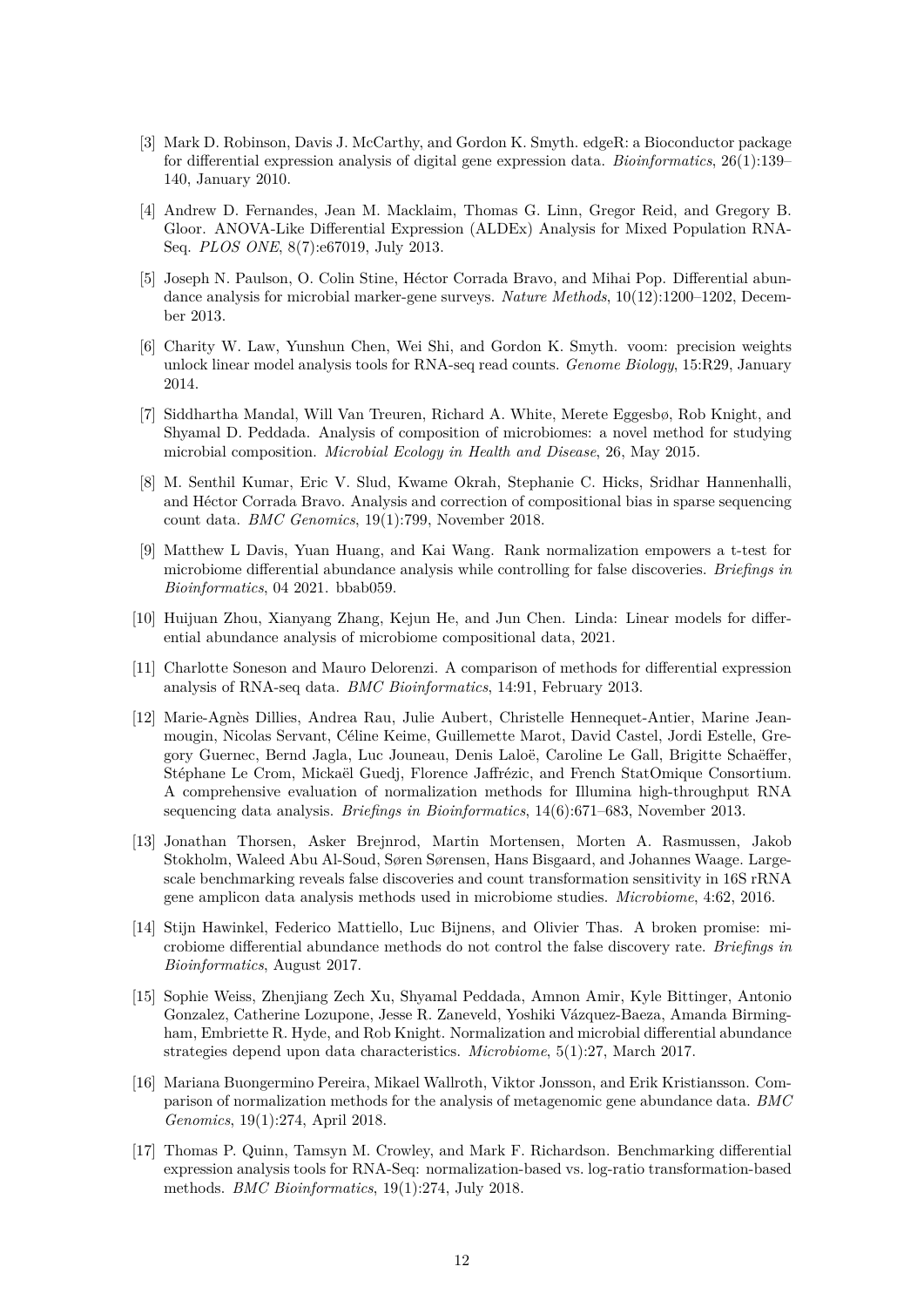- <span id="page-12-0"></span>[18] Paul J. McMurdie and Susan Holmes. Waste Not, Want Not: Why Rarefying Microbiome Data Is Inadmissible. *PLOS Computational Biology*, 10(4):e1003531, April 2014.
- <span id="page-12-1"></span>[19] Thomas P. Quinn, Ionas Erb, Mark F. Richardson, and Tamsyn M. Crowley. Understanding sequencing data as compositions: an outlook and review. *Bioinformatics*, 34(16):2870–2878, August 2018.
- <span id="page-12-2"></span>[20] Michael R McLaren, Amy D Willis, and Benjamin J Callahan. Consistent and correctable bias in metagenomic sequencing experiments. *eLife*, 8:e46923, September 2019.
- <span id="page-12-3"></span>[21] Ira W. Deveson, Wendy Y. Chen, Ted Wong, Simon A. Hardwick, Stacey B. Andersen, Lars K. Nielsen, John S. Mattick, and Tim R. Mercer. Representing genetic variation with synthetic DNA standards. *Nature Methods*, 13(9):784–791, 2016.
- <span id="page-12-4"></span>[22] Simon A. Hardwick, Wendy Y. Chen, Ted Wong, Ira W. Deveson, James Blackburn, Stacey B. Andersen, Lars K. Nielsen, John S. Mattick, and Tim R. Mercer. Spliced synthetic genes as internal controls in RNA sequencing experiments. *Nature Methods*, 13(9):792–798, 2016.
- <span id="page-12-5"></span>[23] Simon A. Hardwick, Wendy Y. Chen, Ted Wong, Bindu S. Kanakamedala, Ira W. Deveson, Sarah E. Ongley, Nadia S. Santini, Esteban Marcellin, Martin A. Smith, Lars K. Nielsen, Catherine E. Lovelock, Brett A. Neilan, and Tim R. Mercer. Synthetic microbe communities provide internal reference standards for metagenome sequencing and analysis. *Nature Communications*, 9(1):3096, August 2018.
- <span id="page-12-6"></span>[24] Andrzej Tkacz, Marion Hortala, and Philip S. Poole. Absolute quantitation of microbiota abundance in environmental samples. *Microbiome*, 6, June 2018.
- <span id="page-12-7"></span>[25] Donald T. McKnight, Roger Huerlimann, Deborah S. Bower, Lin Schwarzkopf, Ross A. Alford, and Kyall R. Zenger. Methods for normalizing microbiome data: An ecological perspective. *Methods in Ecology and Evolution*, 10(3):389–400, 2019.
- <span id="page-12-8"></span>[26] Jérémie Breda, Mihaela Zavolan, and Erik van Nimwegen. Bayesian inference of the gene expression states of single cells from scrna-seq data. *bioRxiv*, 2019.
- <span id="page-12-9"></span>[27] James T. Morton, Clarisse Marotz, Alex Washburne, Justin Silverman, Livia S. Zaramela, Anna Edlund, Karsten Zengler, and Rob Knight. Establishing microbial composition measurement standards with reference frames. *Nature Communications*, 10(1):1–11, June 2019.
- <span id="page-12-10"></span>[28] Thomas P. Quinn, Ionas Erb, Greg Gloor, Cedric Notredame, Mark F. Richardson, and Tamsyn M. Crowley. A field guide for the compositional analysis of any-omics data. *GigaScience*, 8(9), September 2019.
- <span id="page-12-11"></span>[29] J Aitchison. *The Statistical Analysis of Compositional Data*. Chapman & Hall, Ltd., London, UK, UK, 1986.
- <span id="page-12-12"></span>[30] David R Lovell, Xin-Yi Chua, and Annette McGrath. Counts: an outstanding challenge for log-ratio analysis of compositional data in the molecular biosciences. *NAR Genomics and Bioinformatics*, 2(lqaa040), June 2020.
- <span id="page-12-13"></span>[31] K. Gerald van den Boogaart and Raimon Tolosana-Delgado. Fundamental Concepts of Compositional Data Analysis. In *Analyzing Compositional Data with R*, Use R!, pages 13–50. Springer Berlin Heidelberg, 2013.
- <span id="page-12-14"></span>[32] Ali Mortazavi, Brian A. Williams, Kenneth McCue, Lorian Schaeffer, and Barbara Wold. Mapping and quantifying mammalian transcriptomes by RNA-Seq. *Nature Methods*, 5(7):621– 628, July 2008.
- <span id="page-12-15"></span>[33] J. Aitchison and J. Bacon-Shone. Log contrast models for experiments with mixtures. *Biometrika*, 71(2):323–330, August 1984.
- <span id="page-12-16"></span>[34] Mark D. Robinson and Alicia Oshlack. A scaling normalization method for differential expression analysis of RNA-seq data. *Genome Biology*, 11:R25, 2010.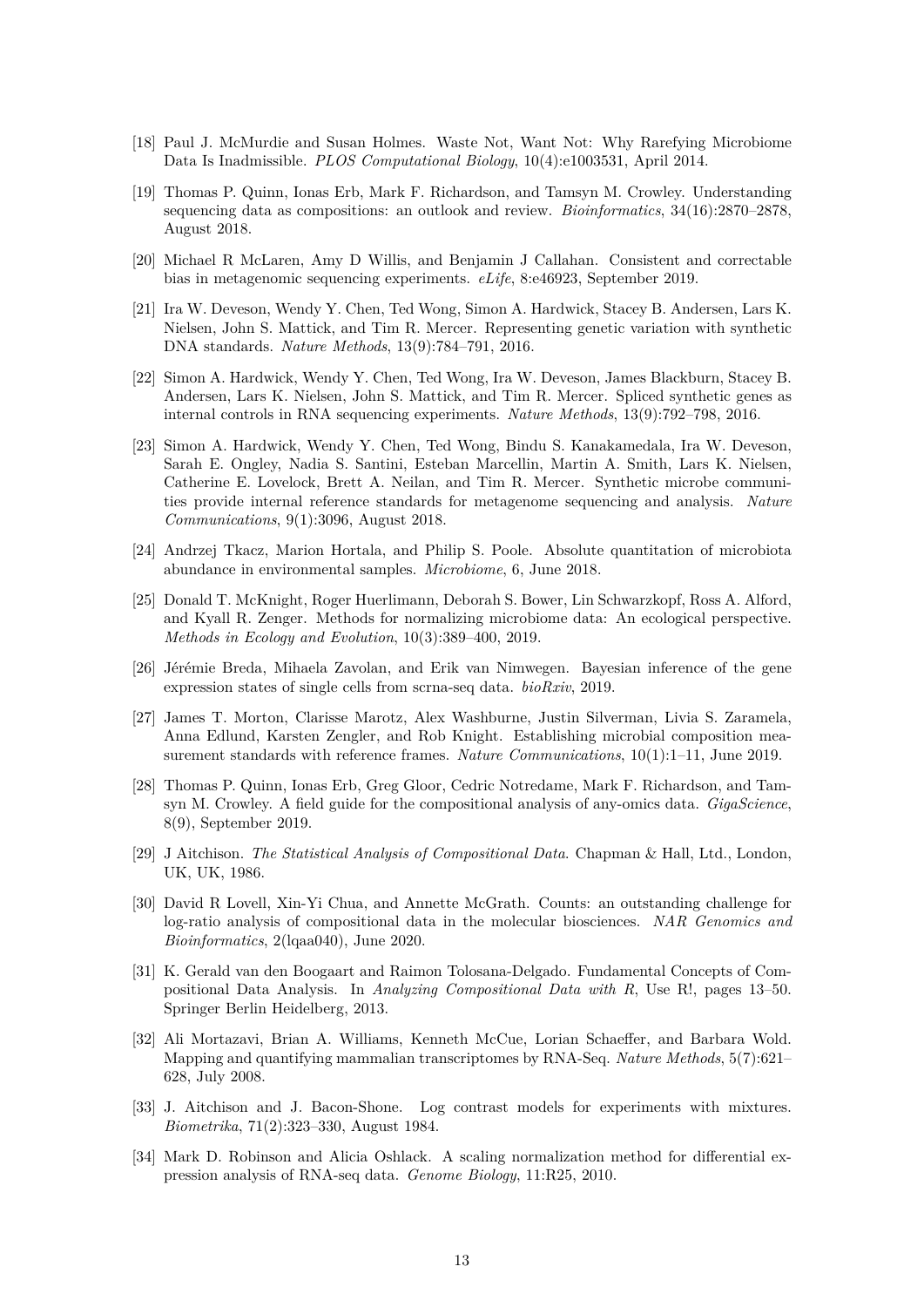- <span id="page-13-0"></span>[35] Samuel Marguerat, Alexander Schmidt, Sandra Codlin, Wei Chen, Ruedi Aebersold, and Jürg Bähler. Quantitative analysis of fission yeast transcriptomes and proteomes in proliferating and quiescent cells. *Cell*, 151(3):671–683, October 2012.
- <span id="page-13-1"></span>[36] Jia R. Wu, Jean M. Macklaim, Briana L. Genge, and Gregory B. Gloor. Finding the centre: corrections for asymmetry in high-throughput sequencing datasets. *arXiv:1704.01841 [q-bio]*, April 2017. arXiv: 1704.01841.
- <span id="page-13-2"></span>[37] Ionas Erb and Cedric Notredame. How should we measure proportionality on relative gene expression data? *Theory in Biosciences*, 135:21–36, 2016.
- <span id="page-13-6"></span>[38] Giuliano Netto Flores Cruz, Ana Paula Christoff, and Luiz Felipe Valter de Oliveira. Equivolumetric Protocol Generates Library Sizes Proportional to Total Microbial Load in 16S Amplicon Sequencing. *Frontiers in Microbiology*, 12, 2021.
- <span id="page-13-3"></span>[39] Gregory B. Gloor, Jia Rong Wu, Vera Pawlowsky-Glahn, and Juan José Egozcue. It's all relative: analyzing microbiome data as compositions. *Annals of Epidemiology*, 26(5):322–329, May 2016.
- <span id="page-13-4"></span>[40] Gregory B. Gloor, Jean M. Macklaim, Vera Pawlowsky-Glahn, and Juan J. Egozcue. Microbiome Datasets Are Compositional: And This Is Not Optional. *Frontiers in Microbiology*, 8:2224, 2017.
- <span id="page-13-5"></span>[41] Pratheepa Jeganathan and Susan P. Holmes. A Statistical Perspective on the Challenges in Molecular Microbial Biology. *arXiv:2103.04198 [stat]*, March 2021. arXiv: 2103.04198.
- <span id="page-13-7"></span>[42] Michael Ashburner, Catherine A. Ball, Judith A. Blake, David Botstein, Heather Butler, J. Michael Cherry, Allan P. Davis, Kara Dolinski, Selina S. Dwight, Janan T. Eppig, Midori A. Harris, David P. Hill, Laurie Issel-Tarver, Andrew Kasarskis, Suzanna Lewis, John C. Matese, Joel E. Richardson, Martin Ringwald, Gerald M. Rubin, and Gavin Sherlock. Gene Ontology: tool for the unification of biology. *Nature Genetics*, 25(1):25–29, May 2000.
- <span id="page-13-8"></span>[43] M. Kanehisa and S. Goto. KEGG: kyoto encyclopedia of genes and genomes. *Nucleic Acids Research*, 28(1):27–30, January 2000.
- <span id="page-13-9"></span>[44] Pankaj Trivedi, Jan E. Leach, Susannah G. Tringe, Tongmin Sa, and Brajesh K. Singh. Plant–microbiome interactions: from community assembly to plant health. *Nature Reviews Microbiology*, 18(11):607–621, November 2020.
- <span id="page-13-10"></span>[45] James E. McDonald, Julian R. Marchesi, and Britt Koskella. Application of ecological and evolutionary theory to microbiome community dynamics across systems. *Proceedings of the Royal Society B: Biological Sciences*, 287(1941):20202886, December 2020.
- <span id="page-13-11"></span>[46] J. J. Elser, R. W. Sterner, E. Gorokhova, W. F. Fagan, T. A. Markow, J. B. Cotner, J. F. Harrison, S. E. Hobbie, G. M. Odell, and L. W. Weider. Biological stoichiometry from genes to ecosystems. *Ecology Letters*, 3(6):540–550, 2000.
- <span id="page-13-12"></span>[47] Olivia Padovan-Merhar, Gautham P. Nair, Andrew G. Biaesch, Andreas Mayer, Steven Scarfone, Shawn W. Foley, Angela R. Wu, L. Stirling Churchman, Abhyudai Singh, and Arjun Raj. Single mammalian cells compensate for differences in cellular volume and DNA copy number through independent global transcriptional mechanisms. *Molecular Cell*, 58(2):339–352, April 2015.
- <span id="page-13-13"></span>[48] James A. Birchler and Reiner A. Veitia. The gene balance hypothesis: implications for gene regulation, quantitative traits and evolution. *New Phytologist*, 186(1):54–62, April 2010.
- <span id="page-13-14"></span>[49] James A. Birchler and Reiner A. Veitia. Gene balance hypothesis: Connecting issues of dosage sensitivity across biological disciplines. *Proceedings of the National Academy of Sciences*, page 201207726, August 2012.
- <span id="page-13-15"></span>[50] James J. Elser, John D. Nagy, and Yang Kuang. Biological Stoichiometry: An Ecological Perspective on Tumor Dynamics. *BioScience*, 53(11):1112–1120, November 2003.
- <span id="page-13-16"></span>[51] M. O. Hill. Diversity and Evenness: A Unifying Notation and Its Consequences. *Ecology*, 54(2):427–432, 1973.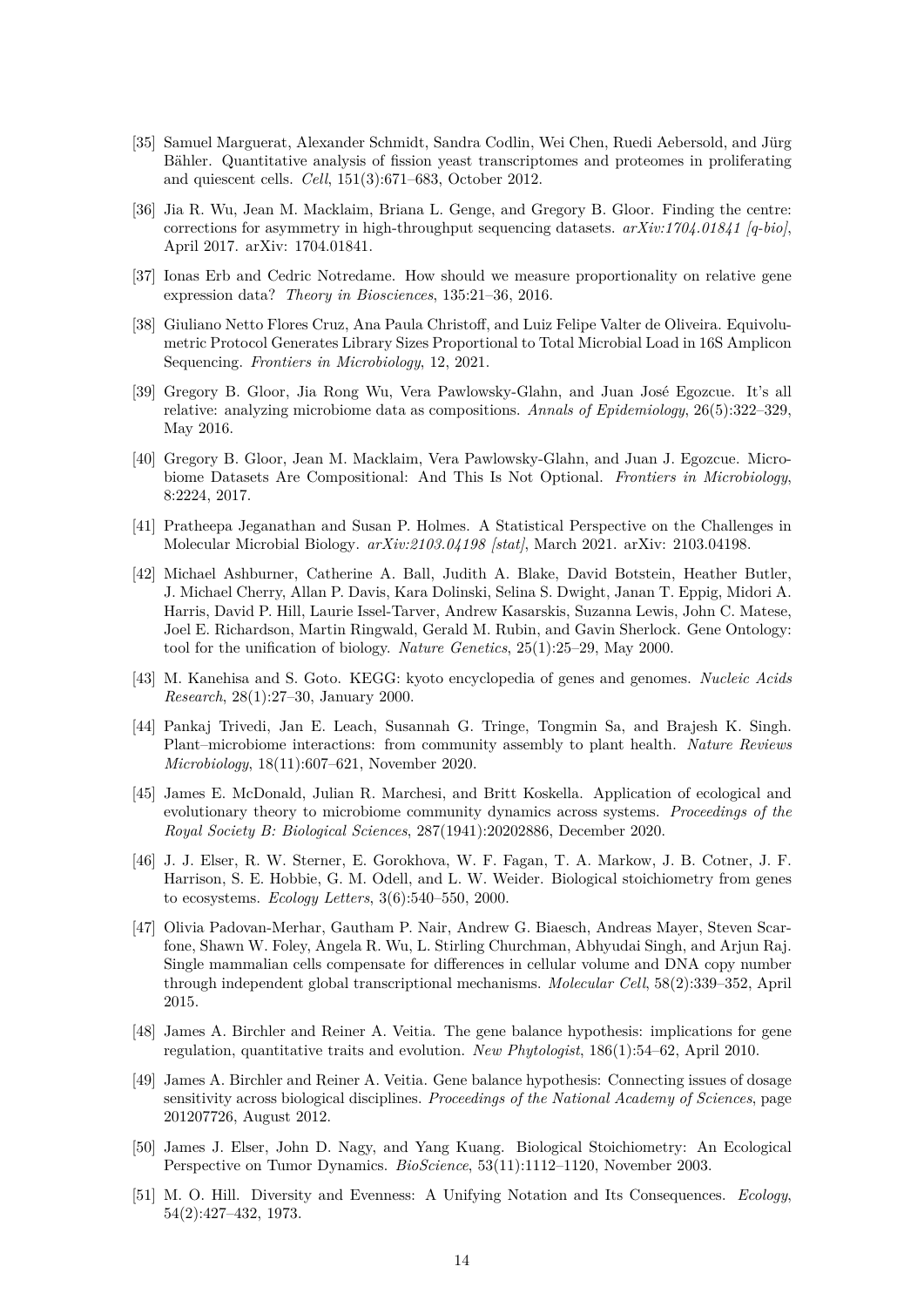- <span id="page-14-0"></span>[52] Curtis Huttenhower, Dirk Gevers, Rob Knight, Sahar Abubucker, Jonathan H. Badger, Asif T. Chinwalla, Heather H. Creasy, Ashlee M. Earl, Michael G. FitzGerald, Robert S. Fulton, Michelle G. Giglio, Kymberlie Hallsworth-Pepin, Elizabeth A. Lobos, Ramana Madupu, Vincent Magrini, John C. Martin, Makedonka Mitreva, Donna M. Muzny, Erica J. Sodergren, James Versalovic, Aye M. Wollam, Kim C. Worley, Jennifer R. Wortman, Sarah K. Young, Qiandong Zeng, Kjersti M. Aagaard, Olukemi O. Abolude, Emma Allen-Vercoe, Eric J. Alm, Lucia Alvarado, Gary L. Andersen, Scott Anderson, Elizabeth Appelbaum, Harindra M. Arachchi, Gary Armitage, Cesar A. Arze, Tulin Ayvaz, Carl C. Baker, Lisa Begg, Tsegahiwot Belachew, Veena Bhonagiri, Monika Bihan, Martin J. Blaser, Toby Bloom, Vivien Bonazzi, J. Paul Brooks, Gregory A. Buck, Christian J. Buhay, Dana A. Busam, Joseph L. Campbell, Shane R. Canon, Brandi L. Cantarel, Patrick S. G. Chain, I-Min A. Chen, Lei Chen, Shaila Chhibba, Ken Chu, Dawn M. Ciulla, Jose C. Clemente, Sandra W. Clifton, Sean Conlan, Jonathan Crabtree, Mary A. Cutting, Noam J. Davidovics, Catherine C. Davis, Todd Z. De-Santis, Carolyn Deal, Kimberley D. Delehaunty, Floyd E. Dewhirst, Elena Deych, Yan Ding, David J. Dooling, Shannon P. Dugan, Wm Michael Dunne, A. Scott Durkin, Robert C. Edgar, Rachel L. Erlich, Candace N. Farmer, Ruth M. Farrell, Karoline Faust, Michael Feldgarden, Victor M. Felix, Sheila Fisher, Anthony A. Fodor, Larry J. Forney, Leslie Foster, Valentina Di Francesco, Jonathan Friedman, Dennis C. Friedrich, Catrina C. Fronick, Lucinda L. Fulton, Hongyu Gao, Nathalia Garcia, Georgia Giannoukos, Christina Giblin, Maria Y. Giovanni, Jonathan M. Goldberg, Johannes Goll, Antonio Gonzalez, Allison Griggs, Sharvari Gujja, Susan Kinder Haake, Brian J. Haas, Holli A. Hamilton, Emily L. Harris, Theresa A. Hepburn, Brandi Herter, Diane E. Hoffmann, Michael E. Holder, Clinton Howarth, Katherine H. Huang, Susan M. Huse, Jacques Izard, Janet K. Jansson, Huaiyang Jiang, Catherine Jordan, Vandita Joshi, James A. Katancik, Wendy A. Keitel, Scott T. Kelley, Cristyn Kells, Nicholas B. King, Dan Knights, Heidi H. Kong, Omry Koren, Sergey Koren, Karthik C. Kota, Christie L. Kovar, Nikos C. Kyrpides, Patricio S. La Rosa, Sandra L. Lee, Katherine P. Lemon, Niall Lennon, Cecil M. Lewis, Lora Lewis, Ruth E. Ley, Kelvin Li, Konstantinos Liolios, Bo Liu, Yue Liu, Chien-Chi Lo, Catherine A. Lozupone, R. Dwayne Lunsford, Tessa Madden, Anup A. Mahurkar, Peter J. Mannon, Elaine R. Mardis, Victor M. Markowitz, Konstantinos Mavromatis, Jamison M. McCorrison, Daniel McDonald, Jean McEwen, Amy L. McGuire, Pamela McInnes, Teena Mehta, Kathie A. Mihindukulasuriya, Jason R. Miller, Patrick J. Minx, Irene Newsham, Chad Nusbaum, Michelle O'Laughlin, Joshua Orvis, Ioanna Pagani, Krishna Palaniappan, Shital M. Patel, Matthew Pearson, Jane Peterson, Mircea Podar, Craig Pohl, Katherine S. Pollard, Mihai Pop, Margaret E. Priest, Lita M. Proctor, Xiang Qin, Jeroen Raes, Jacques Ravel, Jeffrey G. Reid, Mina Rho, Rosamond Rhodes, Kevin P. Riehle, Maria C. Rivera, Beltran Rodriguez-Mueller, Yu-Hui Rogers, Matthew C. Ross, Carsten Russ, Ravi K. Sanka, Pamela Sankar, J. Fah Sathirapongsasuti, Jeffery A. Schloss, Patrick D. Schloss, Thomas M. Schmidt, Matthew Scholz, Lynn Schriml, Alyxandria M. Schubert, Nicola Segata, Julia A. Segre, William D. Shannon, Richard R. Sharp, Thomas J. Sharpton, Narmada Shenoy, Nihar U. Sheth, Gina A. Simone, Indresh Singh, Christopher S. Smillie, Jack D. Sobel, Daniel D. Sommer, Paul Spicer, Granger G. Sutton, Sean M. Sykes, Diana G. Tabbaa, Mathangi Thiagarajan, Chad M. Tomlinson, Manolito Torralba, Todd J. Treangen, Rebecca M. Truty, Tatiana A. Vishnivetskaya, Jason Walker, Lu Wang, Zhengyuan Wang, Doyle V. Ward, Wesley Warren, Mark A. Watson, Christopher Wellington, Kris A. Wetterstrand, James R. White, Katarzyna Wilczek-Boney, YuanQing Wu, Kristine M. Wylie, Todd Wylie, Chandri Yandava, Liang Ye, Yuzhen Ye, Shibu Yooseph, Bonnie P. Youmans, Lan Zhang, Yanjiao Zhou, Yiming Zhu, Laurie Zoloth, Jeremy D. Zucker, Bruce W. Birren, Richard A. Gibbs, Sarah K. Highlander, Barbara A. Methé, Karen E. Nelson, Joseph F. Petrosino, George M. Weinstock, Richard K. Wilson, Owen White, and The Human Microbiome Project Consortium. Structure, function and diversity of the healthy human microbiome. *Nature*, 486(7402):207–214, June 2012.
- <span id="page-14-1"></span>[53] Louise Crovesy, Daniele Masterson, and Eliane Lopes Rosado. Profile of the gut microbiota of adults with obesity: a systematic review. *European Journal of Clinical Nutrition*, 74(9):1251– 1262, September 2020.
- <span id="page-14-2"></span>[54] Fabien Magne, Martin Gotteland, Lea Gauthier, Alejandra Zazueta, Susana Pesoa, Paola Navarrete, and Ramadass Balamurugan. The Firmicutes/Bacteroidetes Ratio: A Relevant Marker of Gut Dysbiosis in Obese Patients? *Nutrients*, 12(5), May 2020.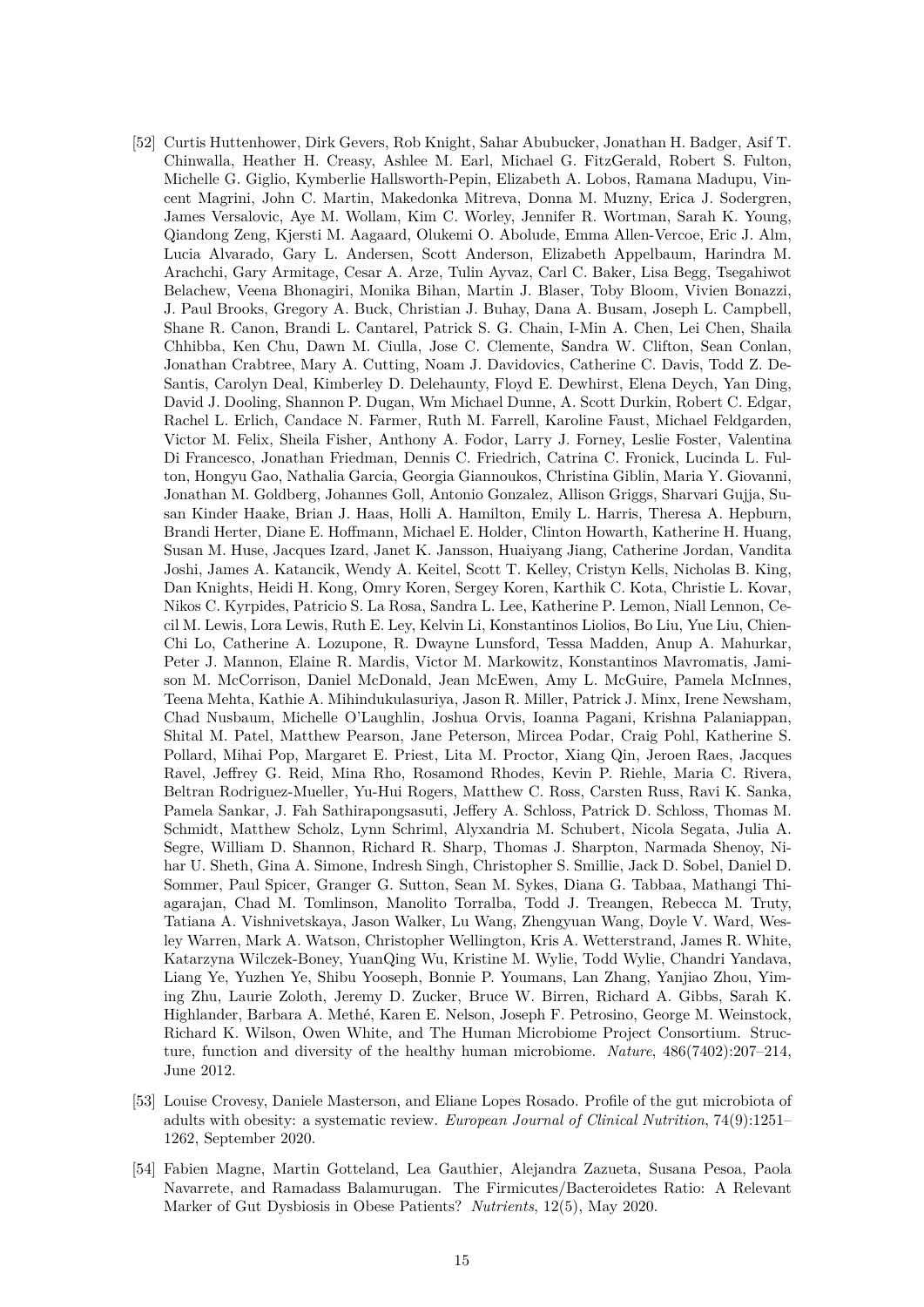- <span id="page-15-0"></span>[55] Caitlin V. Hall, Anton Lord, Richard Betzel, Martha Zakrzewski, Lisa A. Simms, Andrew Zalesky, Graham Radford-Smith, and Luca Cocchi. Co-existence of Network Architectures Supporting the Human Gut Microbiome. *iScience*, 22:380–391, December 2019.
- <span id="page-15-1"></span>[56] Peter Langfelder and Steve Horvath. WGCNA: an R package for weighted correlation network analysis. *BMC Bioinformatics*, 9:559, 2008.
- <span id="page-15-2"></span>[57] Antoine Bodein, Olivier Chapleur, Arnaud Droit, and Kim-Anh Lê Cao. A Generic Multivariate Framework for the Integration of Microbiome Longitudinal Studies With Other Data Types. *Frontiers in Genetics*, 10, 2019.
- <span id="page-15-3"></span>[58] Adham Beykikhoshk, Thomas P. Quinn, Samuel C. Lee, Truyen Tran, and Svetha Venkatesh. DeepTRIAGE: interpretable and individualised biomarker scores using attention mechanism for the classification of breast cancer sub-types. *BMC Medical Genomics*, 13(3):20, February 2020.
- <span id="page-15-4"></span>[59] James T. Morton, Jon Sanders, Robert A. Quinn, Daniel McDonald, Antonio Gonzalez, Yoshiki Vázquez-Baeza, Jose A. Navas-Molina, Se Jin Song, Jessica L. Metcalf, Embriette R. Hyde, Manuel Lladser, Pieter C. Dorrestein, and Rob Knight. Balance Trees Reveal Microbial Niche Differentiation. *mSystems*, 2(1):e00162–16, February 2017.
- <span id="page-15-5"></span>[60] Justin D. Silverman, Alex D. Washburne, Sayan Mukherjee, and Lawrence A. David. A phylogenetic transform enhances analysis of compositional microbiota data. *eLife*, 6:e21887, 2017.
- <span id="page-15-6"></span>[61] Alex D. Washburne, Justin D. Silverman, Jonathan W. Leff, Dominic J. Bennett, John L. Darcy, Sayan Mukherjee, Noah Fierer, and Lawrence A. David. Phylogenetic factorization of compositional data yields lineage-level associations in microbiome datasets. *PeerJ*, 5:e2969, 2017.
- <span id="page-15-7"></span>[62] J. Rivera-Pinto, J. J. Egozcue, V. Pawlowsky-Glahn, R. Paredes, M. Noguera-Julian, and M. L. Calle. Balances: a New Perspective for Microbiome Analysis. *mSystems*, 3(4):e00053– 18, August 2018.
- <span id="page-15-8"></span>[63] M. Luz Calle. Statistical Analysis of Metagenomics Data. *Genomics & Informatics*, 17(1):e6, March 2019.
- <span id="page-15-9"></span>[64] Thomas P. Quinn and Ionas Erb. Interpretable Log Contrasts for the Classification of Health Biomarkers: a New Approach to Balance Selection. *mSystems*, 5(2):e00230–19, April 2020.
- <span id="page-15-10"></span>[65] Jan Walach, Peter Filzmoser, Karel Hron, Beata Walczak, and Lukáš Najdekr. Robust biomarker identification in a two-class problem based on pairwise log-ratios. *Chemometrics and Intelligent Laboratory Systems*, 171:277–285, December 2017.
- <span id="page-15-11"></span>[66] Ionas Erb, Thomas Quinn, David Lovell, and Cedric Notredame. Differential proportionality - a normalization-free approach to differential gene expression. *bioRxiv*, page 134536, March 2018.
- <span id="page-15-12"></span>[67] J. J. Egozcue and V. Pawlowsky-Glahn. Groups of Parts and Their Balances in Compositional Data Analysis. *Mathematical Geology*, 37(7):795–828, October 2005.
- <span id="page-15-13"></span>[68] J. J. Egozcue, V. Pawlowsky-Glahn, G. Mateu-Figueras, and C. Barceló-Vidal. Isometric Logratio Transformations for Compositional Data Analysis. *Mathematical Geology*, 35(3):279– 300, April 2003.
- <span id="page-15-14"></span>[69] Vera Pawlowsky-Glahn, Juan José Egozcue, and Raimon Tolosana Delgado. Principal balances. *Proceedings of CoDaWork 2011, The 4th Compositional Data Analysis Workshop*, pages 1–10, 2011.
- <span id="page-15-15"></span>[70] Antoni Susin, Yiwen Wang, Kim-Anh Lê Cao, and M. Luz Calle. Variable selection in microbiome compositional data analysis. *NAR Genomics and Bioinformatics*, 2(2), June 2020.
- <span id="page-15-16"></span>[71] Elliott Gordon-Rodriguez, Thomas P. Quinn, and John P. Cunningham. Learning Sparse Log-Ratios for High-Throughput Sequencing Data. *bioRxiv*, page 2021.02.11.430695, February 2021.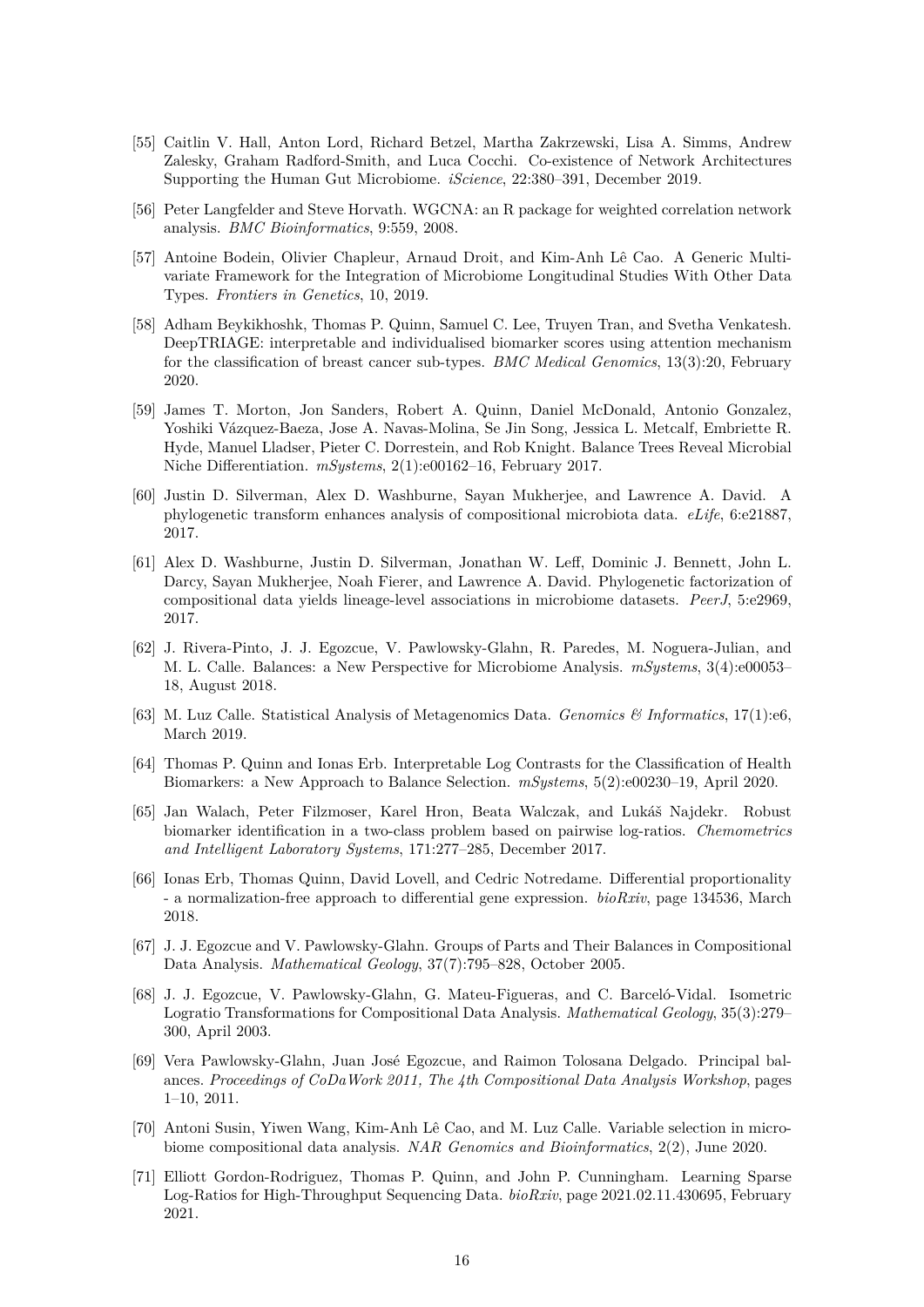- <span id="page-16-0"></span>[72] Leo Breiman. Statistical Modeling: The Two Cultures (with comments and a rejoinder by the author). *Statistical Science*, 16(3):199–231, August 2001.
- <span id="page-16-1"></span>[73] Michael Greenacre. Amalgamations are valid in compositional data analysis, can be used in agglomerative clustering, and their logratios have an inverse transformation. *Applied Computing and Geosciences*, 5:100017, March 2020.
- <span id="page-16-2"></span>[74] Michael Greenacre, Eric Grunsky, and John Bacon-Shone. A comparison of isometric and amalgamation logratio balances in compositional data analysis. *Computers & Geosciences*, 148:104621, March 2021.
- <span id="page-16-3"></span>[75] Michael Greenacre and Eric Grunsky. The isometric logratio transformation in compositional data analysis: a practical evaluation. Technical Report 1627, Department of Economics and Business, Universitat Pompeu Fabra, January 2019.
- <span id="page-16-4"></span>[76] Thomas P Quinn and Ionas Erb. Amalgams: data-driven amalgamation for the dimensionality reduction of compositional data. *NAR Genomics and Bioinformatics*, 2(lqaa076), December 2020.
- <span id="page-16-5"></span>[77] Agnieszka Smolinska, Danyta I. Tedjo, Lionel Blanchet, Alexander Bodelier, Marieke J. Pierik, Ad A. M. Masclee, Jan Dallinga, Paul H. M. Savelkoul, Daisy M. A. E. Jonkers, John Penders, and Frederik-Jan van Schooten. Volatile metabolites in breath strongly correlate with gut microbiome in CD patients. *Analytica Chimica Acta*, 1025:1–11, September 2018.
- <span id="page-16-6"></span>[78] Zheng-Zheng Tang, Guanhua Chen, Qilin Hong, Shi Huang, Holly M. Smith, Rachana D. Shah, Matthew Scholz, and Jane F. Ferguson. Multi-Omic Analysis of the Microbiome and Metabolome in Healthy Subjects Reveals Microbiome-Dependent Relationships Between Diet and Metabolites. *Frontiers in Genetics*, 10, 2019.
- <span id="page-16-7"></span>[79] Jason Lloyd-Price, Cesar Arze, Ashwin N. Ananthakrishnan, Melanie Schirmer, Julian Avila-Pacheco, Tiffany W. Poon, Elizabeth Andrews, Nadim J. Ajami, Kevin S. Bonham, Colin J. Brislawn, David Casero, Holly Courtney, Antonio Gonzalez, Thomas G. Graeber, A. Brantley Hall, Kathleen Lake, Carol J. Landers, Himel Mallick, Damian R. Plichta, Mahadev Prasad, Gholamali Rahnavard, Jenny Sauk, Dmitry Shungin, Yoshiki Vázquez-Baeza, Richard A. White, Jonathan Braun, Lee A. Denson, Janet K. Jansson, Rob Knight, Subra Kugathasan, Dermot P. B. McGovern, Joseph F. Petrosino, Thaddeus S. Stappenbeck, Harland S. Winter, Clary B. Clish, Eric A. Franzosa, Hera Vlamakis, Ramnik J. Xavier, and Curtis Huttenhower. Multi-omics of the gut microbial ecosystem in inflammatory bowel diseases. *Nature*, 569(7758):655, May 2019.
- <span id="page-16-8"></span>[80] Shinichi Yachida, Sayaka Mizutani, Hirotsugu Shiroma, Satoshi Shiba, Takeshi Nakajima, Taku Sakamoto, Hikaru Watanabe, Keigo Masuda, Yuichiro Nishimoto, Masaru Kubo, Fumie Hosoda, Hirofumi Rokutan, Minori Matsumoto, Hiroyuki Takamaru, Masayoshi Yamada, Takahisa Matsuda, Motoki Iwasaki, Taiki Yamaji, Tatsuo Yachida, Tomoyoshi Soga, Ken Kurokawa, Atsushi Toyoda, Yoshitoshi Ogura, Tetsuya Hayashi, Masanori Hatakeyama, Hitoshi Nakagama, Yutaka Saito, Shinji Fukuda, Tatsuhiro Shibata, and Takuji Yamada. Metagenomic and metabolomic analyses reveal distinct stage-specific phenotypes of the gut microbiota in colorectal cancer. *Nature Medicine*, 25(6):968, June 2019.
- <span id="page-16-9"></span>[81] Eric A. Franzosa, Alexandra Sirota-Madi, Julian Avila-Pacheco, Nadine Fornelos, Henry J. Haiser, Stefan Reinker, Tommi Vatanen, A. Brantley Hall, Himel Mallick, Lauren J. McIver, Jenny S. Sauk, Robin G. Wilson, Betsy W. Stevens, Justin M. Scott, Kerry Pierce, Amy A. Deik, Kevin Bullock, Floris Imhann, Jeffrey A. Porter, Alexandra Zhernakova, Jingyuan Fu, Rinse K. Weersma, Cisca Wijmenga, Clary B. Clish, Hera Vlamakis, Curtis Huttenhower, and Ramnik J. Xavier. Gut microbiome structure and metabolic activity in inflammatory bowel disease. *Nature Microbiology*, 4(2):293–305, 2019.
- <span id="page-16-10"></span>[82] Kim-Anh Lê Cao, Debra Rossouw, Christèle Robert-Granié, and Philippe Besse. A sparse PLS for variable selection when integrating omics data. *Statistical Applications in Genetics and Molecular Biology*, 7(1):Article 35, 2008.